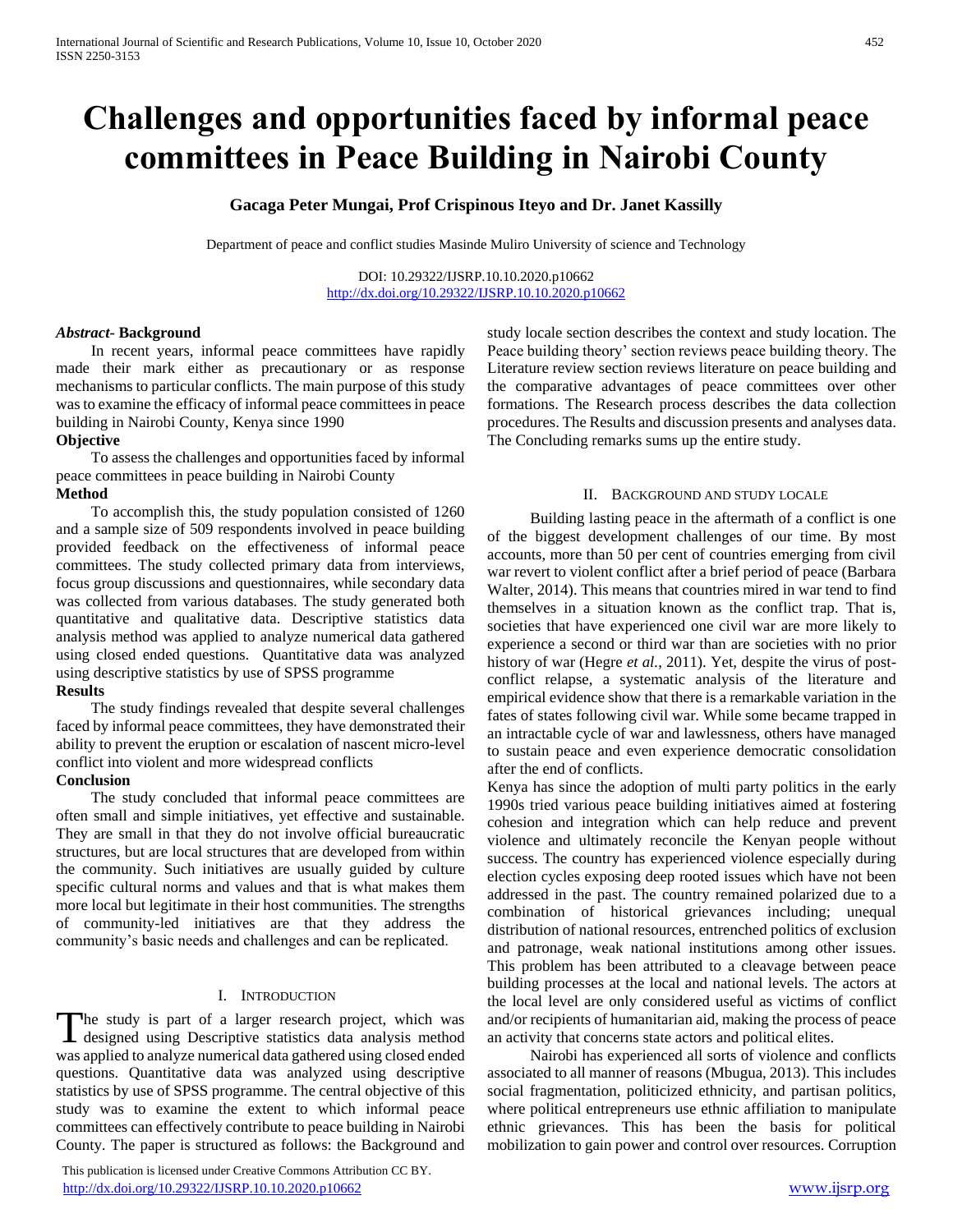and impunity which has severely compromised the security sector, while impunity and lack of justice legitimize violence and lead to revenge attacks. Land and development projects, inequity in land ownership and access cause widespread grievances, as do development projects that are not delivered in a conflict-sensitive manner. Discrimination and marginalization of certain groups and areas have faced long-term discrimination and marginalization, which has been exploited by violent extremists. This has provided more opportunities for violence and wider insecurity and in the long run hampers the process of peace building.

 There are various peace building intervention mechanisms that have been touted as the best including bottom-up approach or top-down approach (Gastrwo, 1995). Informal peace committees are intervention mechanisms at village, town or regional level which are often considered transitional mechanisms that use bottom-up approach in their peace building. These practices and policies, as internationalized as they may be, do not work. What explains this variation? In other words, how and why do some conflicts end in a peace that endures while other conflicts reignite? Although academicians and development practitioners have vigorously debated this question relying on statistical as well as qualitative methods, there is still quite limited knowledge about how to re-establish sustainable peace after a conflict. It is against this background that the study was undertaken to fill the missing knowledge gap by examining the efficacy of informal peace committee's in peace building in Nairobi County, Kenya, since 1990.

 The city stands at Latitude and Longitude of-1.2833, 36.8167 respectively and GPS coordinates of 1° 16´ 59.9880'' S and 36° 49´ 0.0120'' E. The study specifically focused on the period since 1990. Kenya's capital city, Nairobi, is the most dynamic city, also known as the **"**green city in the sun" for many reasons. It is Kenya's largest city with a population of nearly four million. It's a city that blends people from all cultures and walks of life. As the largest center of business and trade in East Africa, Nairobi is also the regional location of and headquarters for various international companies and organizations. The central business district also houses many of Kenya's big businesses and banks, including the Nairobi Stock Exchange. Being the center of government and its organizations, Nairobi is the city where most business is transacted in Kenya

# III. PEACE BUILDING THEORY

 (Michael Barnett et al. 2007), argued that peace, is creating the conditions under which individuals in society can benefit from coherent legal frameworks, public order, political stability, and economic opportunities. Building lasting peace in the aftermath of a conflict is one of the biggest development challenges of our time. By most accounts, more than 50 per cent of countries emerging from civil war revert to violent conflict after a brief period of peace (Barbara Walter, 2014). Conflict Transformation Theory by Johan Galtung (2007) was meant to order to design and reframe the way in which [peace building](https://en.wikipedia.org/wiki/Peacebuilding) initiatives are discussed and pursued, particularly in contexts of [ethnic conflict.](https://en.wikipedia.org/wiki/Ethnic_conflict) Traditionally the emphasis has been on [conflict resolution](https://en.wikipedia.org/wiki/Conflict_resolution) an[d conflict management](https://en.wikipedia.org/wiki/Conflict_management) methods, which focused on reducing or defusing outbreaks of hostility. Conflict transformation, in contrast, places a greater weight on addressing the underlying conditions which give rise to

 This publication is licensed under Creative Commons Attribution CC BY. <http://dx.doi.org/10.29322/IJSRP.10.10.2020.p10662> [www.ijsrp.org](http://ijsrp.org/)

that conflict; preferably well in advance of any hostility, but also to ensure a [sustainable](https://en.wikipedia.org/wiki/Sustainable) peace. In other terms, it attempts to make explicit and then reshape the social structures and dynamics behind the conflict, often employing analytical tools borrowed from [systems thinking.](https://en.wikipedia.org/wiki/Systems_thinking)

 (Galtung, (2013), noted that the cultural violence assembles direct and structural violence with legitimized and internalized violence. He focused on facilitation, mediation, and negotiation to attain cultural peace. The freedom from structural violence definitely assists to restore and maintain peace. It promotes positive peace to move a society toward a fair justice transforming the conflict by peaceful means. Freedom from structural violence enhances dialogue and discourse for peace to oust physical to emotional violence. Freedom from structural violence preserves peace and tranquility advocating freedom from exploitation, repression and separation. The choice of conflict transformation theory in this study was informed by several reasons: For conflict transformation to occur, tensions between parties to the conflict must be overcome – first, by ensuring all actors recognize that their respective interests are not served by resorting to violence; and second, by seeking consensus on what should be transformed and how. Conflict transformation stresses the human dimension by reminding parties of the compatible nature of their needs, instead of emphasizing their opposing interests, and by rejecting unilateral decisions and action, particularly those representing a victory for one of the parties to the conflict;

 Conflict transformation does not resort to a predetermined set of approaches and actions, but respects and adapts to the particularities of a given setting; Conflict transformation looks beyond visible issues and is characterized by creative problemsolving, incorporating the perspectives a broad array of actors, including those typically marginalized from such considerations; Conflict transformation invariably involves a third, impartial party, in order to help actors alter their cognitive and emotional views on the 'Other', thereby helping to break down divisions between 'Us' and 'Them'; Conflict transformation represents an ambitious and demanding task, which is better equipped to contend with the asymmetric, complex and protracted nature of contemporary conflicts than prevailing techniques and approaches. Conflict Transformation Theory presented a systematic analysis of different schools of thought that explained why different actors choose different ways to build peace, and where they derived their underlying theories from (explicitly or implicitly). The theory also presented new and critical research thinking in peace building that might impact on practitioners work in the future. Gatling's Conflict Transformation Theory was very useful in helping the study to understand peace building. Again, the study was able to gather some very important milestone in conflict transformation meant to design and reframe the way in which [peace building](https://en.wikipedia.org/wiki/Peacebuilding) initiatives are discussed and pursued, particularly in contexts of political, ethnic, religious, resourcerelated, and gender-based violence, namely:

 The aim of Conflict Transformation is to channel the energy generated by conflict in constructive and non-violent ways rather than destructive and violent directions. Thus, conflict transformation doesn't eliminate conflict but utilizes conflictual processes for generative and positive change. In this way, conflict transformation works to develop resilient personal and social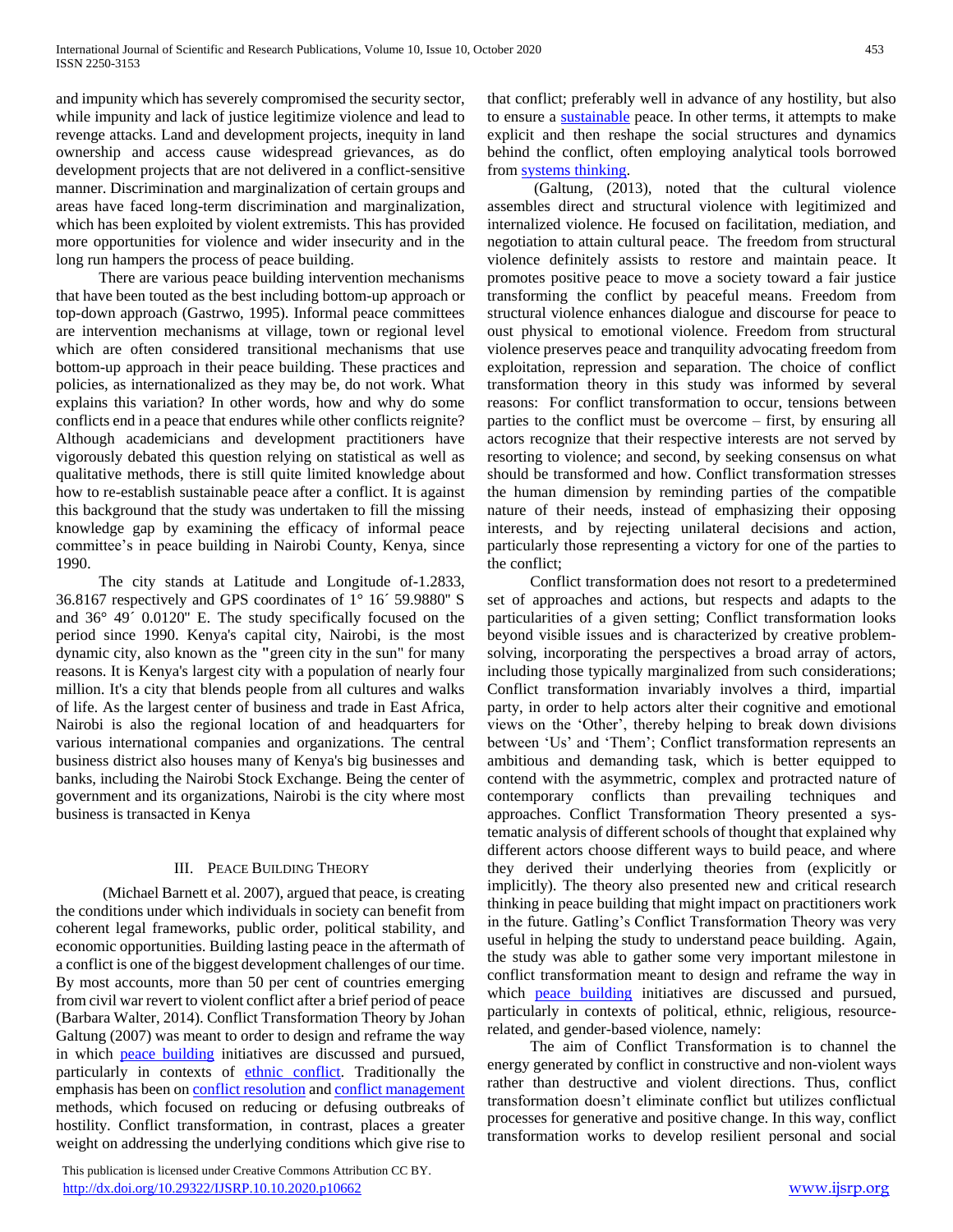systems where security is enhanced by the quality of community relationships. Conflict transformation occurs when violence ceases and/or is expressed in nonviolent ways, and when the original structural sources of the conflict (economic, social, political, military, and cultural) are changed in some ways. The propensity for violence is diminished by democratization, demilitarization, de-alignment, socio-economic development, and expansion of human rights, humanitarian law, and socio-cultural openness. Conflict can be transformed by normal socio-political processes by the parties acting alone, by expert third-party interventions and parties acting together, or by judicious advocacy and political intervention. There needs to be multi-track involvement if good conflict transformation is sought. This means that conflict transformation can take place at any stage of the escalatory cycle. If the conflict turns violent, its transformation may depend on some kind of crisis management or intervention. Later, it may require conciliation, mediation, negotiation, arbitration, and collaborative problem-solving processes. In the end, any lasting conflict transformation involves processes of resolution, reconstruction, and reconciliation.

 Although Conflict Transformation Theory was adopted in the study, one of its major weaknesses was that it has limited attention it gives to the autonomous processes of change that transpire within the political system of the conflict-affected society and it was not conclusive enough to address on what type of action or intervention mechanism is appropriate, by whom, and at what time, when conflict escalates. This means it didn't offer a contingency model on what needs to be done to stop the conflict. This therefore necessitated the need for another theory that would be able to address this shortcoming of not only offering the intervention mechanism but also offer the healing of wounds suffered by victims, offenders and the communities. This would help them to collectively resolve their differences and help them deal with the aftermath of the criminal act with an emphasis on repairing the harm from that act, hence the need for Restorative Justice Theory

## IV. LITERATURE REVIEW

(Bar Tal, 2007.), observed that in peace building process, past rivals come to mutual recognition and acceptance, have invested interests and goals in developing peaceful relations, feel mutual trust, positive attitudes as well as sensitivity and consideration of the other party's needs and interests. This transformation of beliefs, attitudes and emotions regarding one's own group, the others and the relationship between them may take decades. He argued that reconciliation is not needed in all societies but only in those that have been subjected to protracted, intractable conflict; that is, conflicts in which the societies involved evolve a widely shared psychological repertoire that supports the adherence to the conflictive goals, maintain the conflict, delegitimize the opponent and thus negate the possibility of a peaceful resolution of the conflict and prevent the development of peaceful relations. (Gastrow, 1995), argued that reconciliation implied building or rebuilding relationships today that are not haunted by the conflicts and hatreds of yesterday. To ascertain whether a process of reconciliation is under way in a post-conflict society, suggested that three areas can be observed: how the past is integrated and spoken about between former enemies; if relationships are based

 This publication is licensed under Creative Commons Attribution CC BY. <http://dx.doi.org/10.29322/IJSRP.10.10.2020.p10662> [www.ijsrp.org](http://ijsrp.org/)

on the present or past; and if contradictory versions of the past have been reconciled not into one truth of the past but to versions not based on lies and denial from a leading scholar and practitioner of conflict resolution,

 (Jacqueline *et a*l. 2007), noted that in Kenya, as elsewhere, IDPs had been killed or maimed when they attempted to return to former homes in areas without adequate peace and order. Persistent insecurity linked to mobilized youth, local impunity, and the failure of the police and legal system makes resettlement and reintegration of the displaced dangerous. Some argue further that the return of the displaced to their former homes challenges gains in land that play into peace agreements. This can trigger further violence from those who currently live on the newly appropriated or vacated land unless there is careful mediation of these property disputes and reconciliation processes.

 (Klopp, 2007), argued that without the healing and reconstitution of local social fabrics linked to successful return and reintegration, a country often moves toward more polarization and ethnic separation. Trauma and anger among IDPs, reinforced by the large concentration of victims with sad and horrific stories to tell means that new settlements of the displaced can easily become recruiting grounds for the next round of violence. The displacements shatter cultural cohesion and undermine traditional practices used to mediate disputes, which often depend on the aggrieved meeting face-to-face where the wrongdoing occurred. When violations of the law are left unaddressed locally as victims flee, impunity at the local level becomes entrenched. (Klopp, 2007), further stated that the process of separation produced by displacement created economic challenges. Violence often disrupts the local economy, which depends on interethnic cooperation for market access, labor, and transportation services. The loss of producer's small businesses and farmers often worsens the prospects for local economic recovery where violence occurs. Where IDPs settle, either as integrated displaced or as impoverished settlers on marginal and unproductive lands and urban slums, they generate new challenges. New ethnically homogenous and unsustainable settlements can increase the potential for violent conflicts between the displaced and host communities, even if the two groups share cultural identities, as the newcomers' needs for water, firewood, and other resources create environmental and social damages that spill over to the host community. Relief food in such new settlements can also undercut local economies.

 (Kamoet, 2007), observed that IDPs needed to be integrated and recognized in economic empowerment and property restitution. They deserved to be compensated perhaps the most effective measures for remedying economic insecurity that results from an individual's displacement and loss of livelihood. He noted that internal displacement created serious challenges for Peace building, and the two are intertwined. Preventing further displacement and durable solutions to current displacement requires a peace that involves reconstruction and reform of the state and economy at both local and national levels. This includes not only resettlement but dispute resolution; adjudication of property, especially land disputes; and attack on impunity through reinforcing law and order, in not only the police force but also the courts and mediation systems. According to (Simiyu, 2008), all too often, displacement and its aftermath are viewed within a humanitarian or security lens that obscures these critical but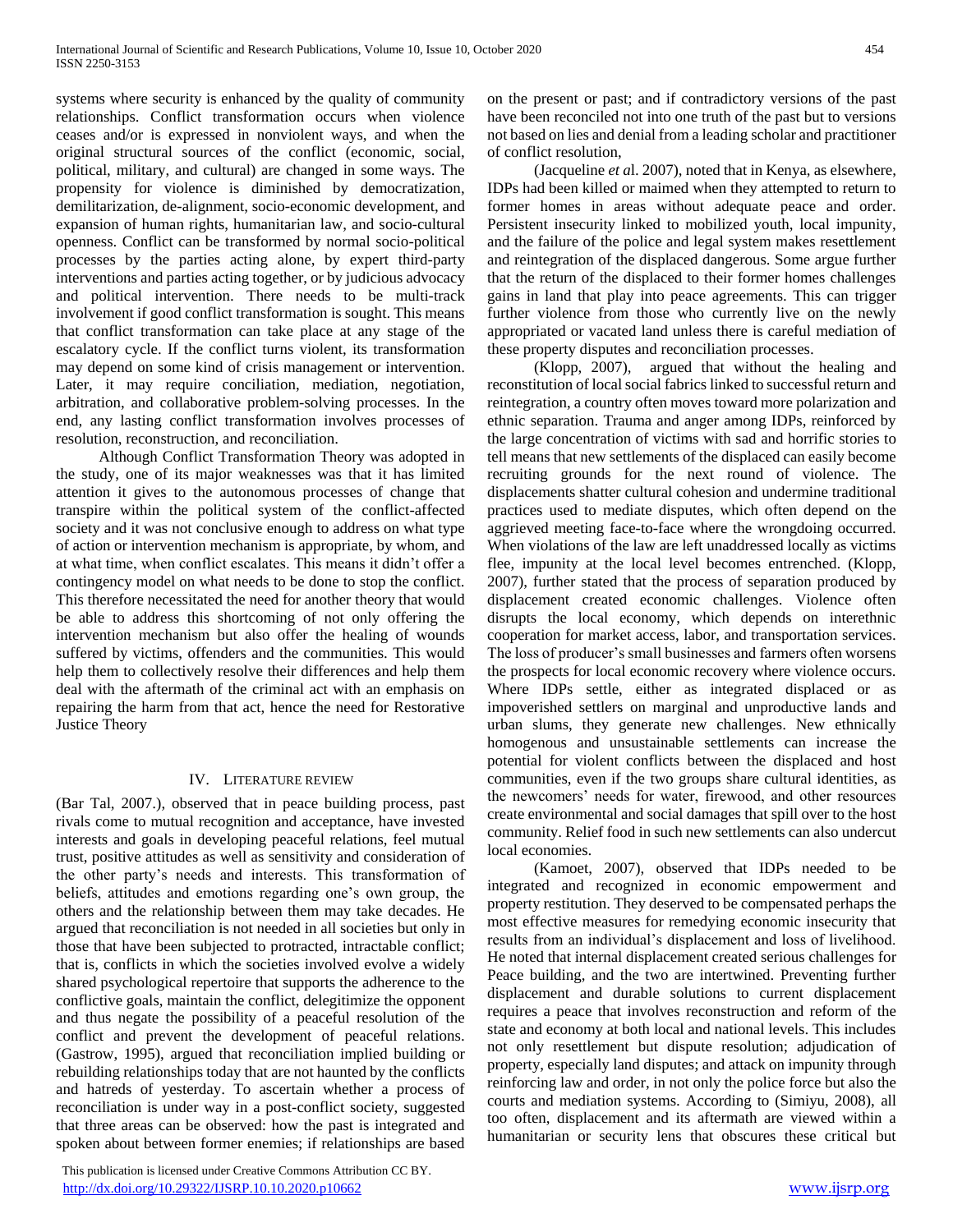politically charged aspects of how peace must be built. In turn, Peace building often proceeds as if there is no significant need to restructure the local state. The failure to do so, and thus create mistrust in state institutions to deliver law fairly, often means locals rely on traditional or informal mechanisms with mixed results and contradictory effects

 (Van Tongeren, 2012), argued that although informal peace committees are effective and sustainable, participants strongly stressed that they often do not have the capacity to deal directly with political level conflicts. Using their experiences in Zimbabwe, they stressed that this limitation is especially noticeable during election time when political polarization in communities takes centre stage. He observed that even peace committees formed mainly of members of different political parties are often found wanting during election times. He summed it up by saying that this paralysis is mainly due to the fact that these types of conflicts are usually instigated from outside of the community by people at a higher level within the political formations involved, such that the local political functionaries merely follow orders. Yet the lower level social conflicts that the local peace building formations often deal with contribute to the political stability or otherwise of the community as they are the fodder on which the political polarization feeds. Thus the more effective they are at the lower levels of social interaction and relationships the more relevant their work becomes at the higher levels in the community.'

 (ZIMCET, 2014), identified limitations of informal peace committees and how they differ significantly from those identified by participants. In the literature, it was demonstrated that informal peace committees face collapse because of lack of funding. A classic example in Zimbabwe was the Zimbabwe Civic Education Trust (ZIMCET) peace committee programme, which survived a near collapse because of lack of funding until Oxfam America and other well-wishers rescued the organization in 2003. From this example, it was clear that peace committees that run on funded programs were at risk as some members participate based on what they will get out of the peace programme rather than what they are likely to contribute, To mitigate this limitation, support should be offered to self-initiated peace committees to ameliorate their legitimacy. (Sangqu, 2014) observed that another limitation facing informal peace committees was that they are restricted in taking part in the peace process pointed out that peace processes have been largely dominated by the elites who include political leaders and international stakeholders. She noted that, currently, informal peace committees were situated to address the softer aspects of peace process including reconciliation, forgiveness and healing related issues and concluded that such a position has ripple effects on the critical role of local peace committees in peace building. However, she contended that while peace processes cannot be left to political elites alone, and noted that local peace committees should not play a subordinate role but should actively collaborate in the peace process. Further, she recommended that attempts should be made by elites to give space to local peace committees to participate actively in the entire peace process but warned that informal peace committees should operate independent of elites, if trust, legitimacy and social cohesion are to be harnessed.

 (Odendaal, 2010), observed that in addition, in some countries such as Zimbabwe, informal peace committees did not have any legal framework because their establishment followed an informal model in which people at the grassroots were involved in setting up the initiative. In such a context, the challenge is that informal peace committees do not enjoy official recognition from the state and therefore they often suffer setbacks in terms their inclusion in mainstream peace building. Another limitation is that of power dynamics associated with peace committees in their host communities. (Adan*et.al*, 2006), noted that if the community is male-dominated, the composition of the peace committee will be influenced by these gender dynamics, thus posing a challenge to gender representation on the committee. He pointed out that, although peace committees drew much of their approaches from both customary and cosmopolitan norms and values, the challenge

is traditional practices that have not been opening up, especially in those areas involving the inclusion of women, youth and political leaders. The exclusion of women and youth serves only to reinforce the patriarchal system in communities, which embraces tradition.

 According to (Oberschall, 1973), understanding the nature of conflict, its causes and means of resolution have occupied academic disciplines for much of the 20th century. The study has provided a review of some of the literature on conflict. It aims to synthesize some of the major theoretical arguments on how conflict can be defined, how it is structured and why it develops. The study of conflict does not sit happily within any one academic discipline and in fact each discipline adopts a slightly different treatment of the issue. At a very basic level sociologists see conflict as a function of social structure and an inimical part of the way society evolves. Political science sees conflict as a function of power relations, Marxist and Gramscian thought would see class struggle as the root cause. Economists on the other hand regard conflict as the result of rational decision making by an individual seeking to maximize their personal utility given a pool of scarce resources and might even contest that conflict and competition were one and the same.

 According to (Wallace, 1993), conflict is not only a complex issue, but the wide variety of views on the subject from a wide range of disciplines further complicates the picture. Much of the literature on conflict, as a result, tends to draw its support from the three major social sciences namely sociology, politics and economics. The study doesn't attempt to distinguish the correct discipline for analysis, rather to analyze the contradictory and complementary theory offered by the disciplines for the study of conflict.

#### V. THE RESEARCH PROCESS

 The overall objective of this study was to evaluate the strategies employed by informal peace committees in peace building in Nairobi County using descriptive methodology. This design was considered relevant in relation to the study objectives. The design helped the study achieve its research purpose of describing, explaining, and validating the findings. It was particularly important in linking research with actions that bring the social, political and economic change. The participants were observed in their natural environments without interfering with their activities and behaviors. This allowed for a multifaceted approach to data collection and analysis.

 The design chosen involved measurement, classification, analysis, comparison and interpretation of data. In this method,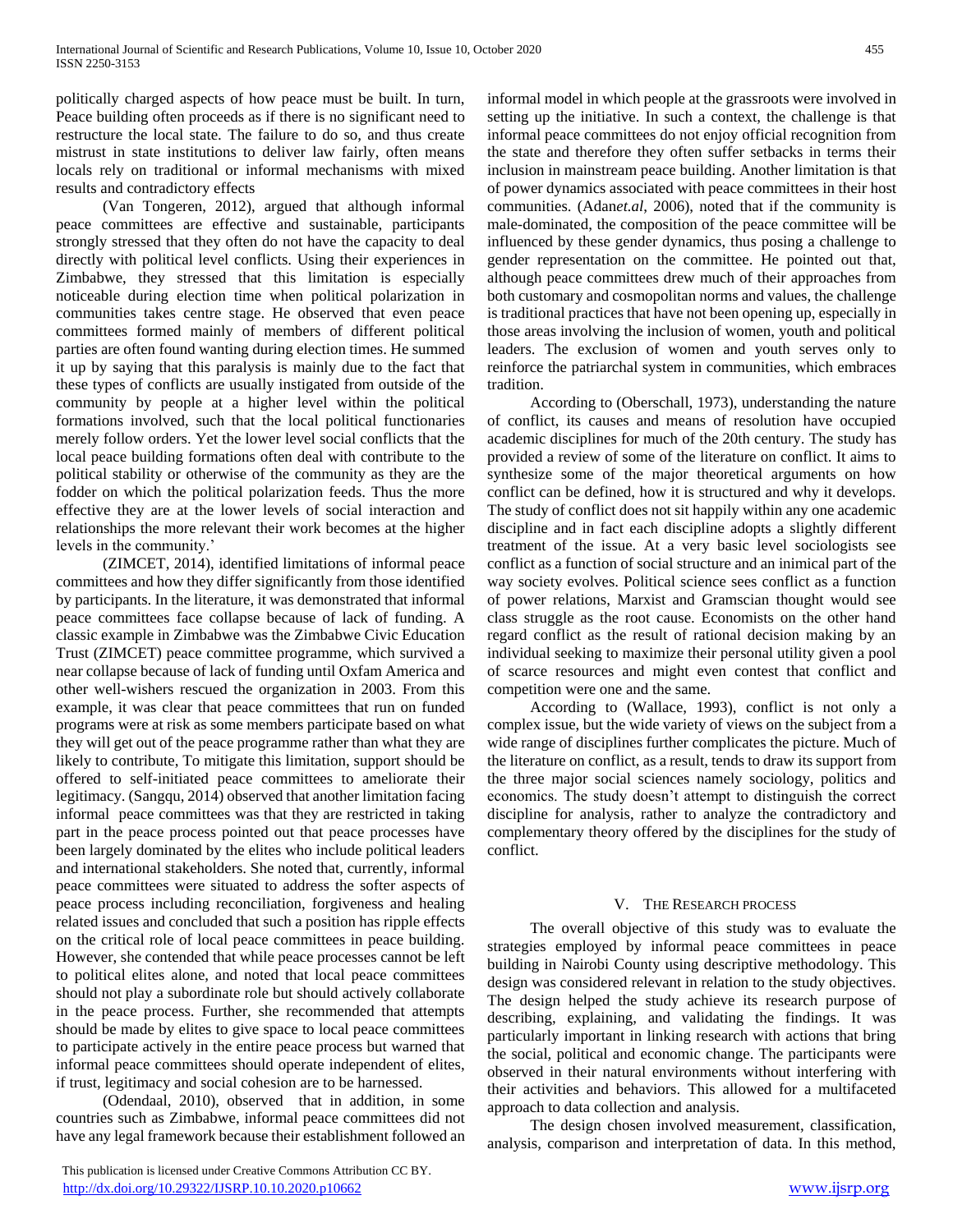information was obtained using questionnaires, focus group discussions and interviews to a sample of individuals selected randomly rather than the entire population. The study population comprised of eight categories of respondents, those from the political class, professionals, business community, peace committee members, religious leaders, government officials, civil society, and finally, the women and the marginalized groups. The tabulation of the study population is made in Table 1 sampling frame of the study population

# **Table 1 Sampling frame of the study population**

| Category                                            | <b>Target population</b> |
|-----------------------------------------------------|--------------------------|
| peace committees members                            | 330                      |
| <b>Political Leaders</b>                            | 244                      |
| Women and the marginalized groups                   | 595                      |
| <b>Business community</b>                           | 600                      |
| Professionals                                       | 60                       |
| Religious leaders                                   | 95                       |
| Government officials                                | 156                      |
| Civil society officials                             | 80                       |
| Libraries, repositories, published works, journals, |                          |
| databases                                           |                          |
| <b>TOTAL</b>                                        | 2160                     |

 Given that the study population was high, the study developed a sampling frame where a list of all the respondents relevant to the study was made. To accomplish this, the study was based on a target population of 2160 respondents, and a sample size of 509. Simple random sampling was used in all the 85 wards in Nairobi County to extract the samples in all eight categories. Simple random sampling was considered unbiased, inclusive and each unit had an equal chance of being included in the sample (Benedetti, et al, 2010).

# **Table 2 Summary of the sampling method**

| Category                                                               | <b>Target</b><br>population | <b>Sample proportion</b> | <b>Sampling method</b>        | Sample size |
|------------------------------------------------------------------------|-----------------------------|--------------------------|-------------------------------|-------------|
|                                                                        |                             |                          |                               |             |
| peace committees members                                               | 330                         | 75                       | Simple<br>random<br>sampling  | 22.7%       |
| <b>Political Leaders</b>                                               | 244                         | 51                       | Simple<br>random<br>sampling  | 20.9%       |
| Women<br>the<br>and<br>marginalized groups                             | 595                         | 142                      | Simple<br>random<br>sampling  | 23.9%       |
| <b>Business community</b>                                              | 600                         | 148                      | random<br>Simple<br>sampling. | 24.7%       |
| Professionals                                                          | 60                          | 13                       | Simple<br>random<br>sampling  | 21.7%       |
| Religious leaders                                                      | 95                          | 21                       | Simple<br>random<br>sampling  | 22.1%       |
| Government officials                                                   | 156                         | 40                       | Simple<br>random<br>sampling  | 25.6%       |
| Civil society officials                                                | 80                          | 19                       | Simple<br>random<br>sampling  | 23.8%       |
| Libraries,<br>repositories,<br>published works, journals,<br>databases |                             |                          |                               |             |
| <b>TOTAL</b>                                                           | 2160                        | 509                      |                               | 23.6%       |

Source: Author (2018)

 The sample size comprised of 51 Political leaders representing 20.9% of the target population, 75 Peace committee members representing 22.7% of the target population. 40 Government officials representing 25.6%, 19 Civil society officials representing 23.8% of the target population, 13 Professionals representing 21.7% of the target population, 21 Religious leaders representing 22.1% of the target population, 148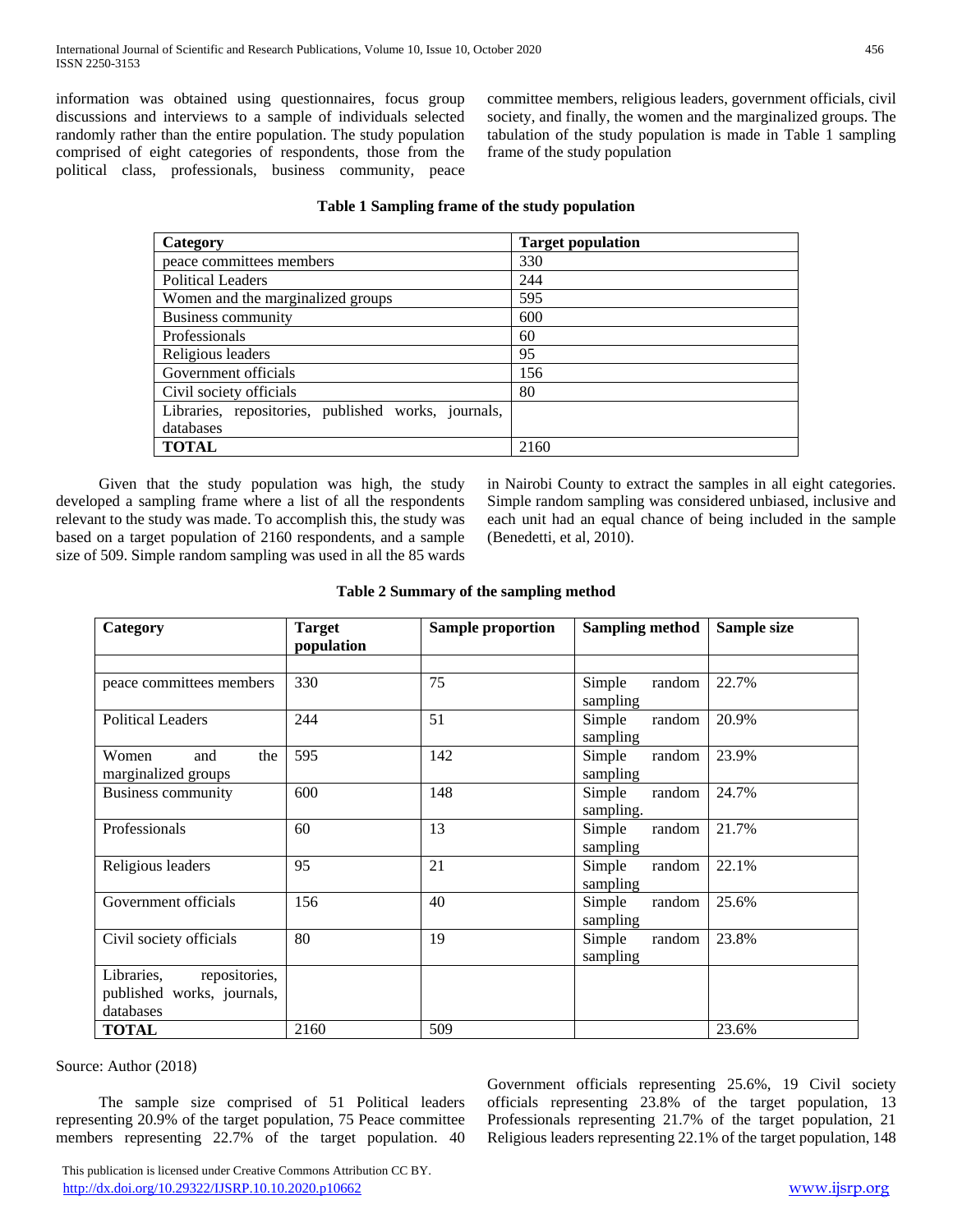Members of the business community representing 24.7% of the target population, 142 Women and marginalized groups including the youth representing 23.9% of the target population. According to (Kothari, 2009), when the population is more than 10,000 participants, the formula below can be used to calculate the target population:

The sample size was computed using the formula:

$$
n = \frac{z^2 pq}{e^2}
$$

Where;

n= the desired sample size (if the target population is greater than 10,000)

2

z= the standard normal deviate at the required confidence level of 99% =2.58

p= the proportion in the target population estimated to have characteristics being measured estimated at 0.5

 $q= 1-p$ 

 $d$ = the level of statistical significance set at  $0.05$ 

This gives  $n_0$ =666. Since the target poplation was 2160 the adjusted sample size was obtained using the formula

$$
n = \frac{n_0}{1 + \frac{(n_0 - 1)}{N}} = \frac{666}{1 + \frac{(666 - 1)}{2160}} = 509
$$

 The study was based on a sample population of 509 respondents, out of a study population of 2160. The sample was distributed as follows;

 These were the samples used in the collection of data in order to provide the information required. This represented a small portion taken from the larger population. This had sufficiently surpassed the minimum threshold sample size recommended by Gay (2005) that a sample size of the target population is regarded as adequate for small population ( $N \le 1000$ ) Mugenda, (2008). According to Kothari, (2009), when the population is more than 10,000 participants, the formula below was used to calculate the target population. The study had therefore sufficiently surpassed the minimum threshold sample size recommended by Gay (2003)

$$
n=\frac{z^2pq}{e^2}
$$

Where;

n= the desired sample size(if the target population is greater than 10,000)

z= the standard normal deviate at the required confidence level p= the proportion in the target population estimated to have characteristics being measured

 $q=1-p$ 

d= the level of statistical significance set.

 $Z^2 = 2.58 \times \text{if } \square = 0.05$  level of significance

This means that th[e response rate](https://help.surveymonkey.com/articles/en_US/kb/Response-Rate-Tips-How-to-improve-low-response-rates) may affect the number of people you send your survey to. The higher the response rate, the fewer people you need to ask to take your survey.

 The study employed several data collection instruments including, questionnaires, interviews, focus group discussions as primary sources while repositories, peace and conflict journals and databases formed part of the secondary data collected. The questionnaires were administered to the women, youth and the marginalized groups, and the business community where primary

 This publication is licensed under Creative Commons Attribution CC BY. <http://dx.doi.org/10.29322/IJSRP.10.10.2020.p10662> [www.ijsrp.org](http://ijsrp.org/)

data was collected. However, the questionnaires were not conclusive in gathering the data required and therefore, the need for other methods. The study considered interviews as key qualitative data collection method for the collection of primary data. There were many reasons for the use of interviews in the collection of data as a research instrument. First, they were mainly useful in attaining highly personalized data, as well as providing the opportunities for probing to get underlying factors, and also became a viable option where there were limited respondents.

 The main advantage of the interviews stemmed from their capability to offer a complete description and analysis of the research subject, without limiting the scope of the research and the nature of participant's responses. The Interviews were thus useful for gaining insight and context into the research topic. From the onset, the interviews facilitated the accurate screening for the right interviewee while seeking complete description and analysis of the subject matter. The interviewer sought the right individuals who had the desired information. While the interviews enabled the study to reach the limits of the interviewee's knowledge, it encouraged co-operation and helped to establish rapport. The interviews targeted the political leaders, government officials and the civil society officials.

 Focus Group Discussion (FGD) was used a method of data collection to collect primary data. The main goal of Focus Group Discussion was to provide an opportunity for the participants to talk to one another about the study topic where the facilitator/researcher guided the discussions. The focus group discussions involved members of the informal peace committees, nyumba kumi initiative members and the local administrators mostly chiefs and assistant chiefs. The study had five focus group discussions in five different constituencies drawn across Nairobi County. The focus group discussions were mainly held in chief's office and comprised not more than twelve members in any one sitting. I collected secondary data from Libraries, repositories, published and unpublished works, journals, and databases on peace building. Secondary data provided a baseline for primary research in comparing the collected primary data results and it was also helpful in research design.

 Data analysis was guided by the research objectives presented. The study generated both quantitative and qualitative data. Descriptive statistics data analysis method was applied to analyze numerical data gathered using closed ended questions. Qualitative data analysis was conducted using content analysis which classified, summarized and tabulated the data while quantitative data analysis included calculation of frequencies of variables and differences between them in order to support or reject. A model was deemed to be significant if the overall p-value was less than 0.05. Further tests on the contribution of the individual factors were concluded. The influence of a factor was concluded to be significant if the associated p-value was less than 0.05

 Likert type scale items were analyzed on whether they were favorable or unfavorable. Those favoring the argument was analyzed using the order that depicted strongly agreed (SA) as having the highest weight and strongly disagreed (SD) having the least weight. For items that did not favor the argument analysis was done in reverse order where strongly disagreed (SD) had the greatest weight and strongly agreed (SA) least weight. Inferential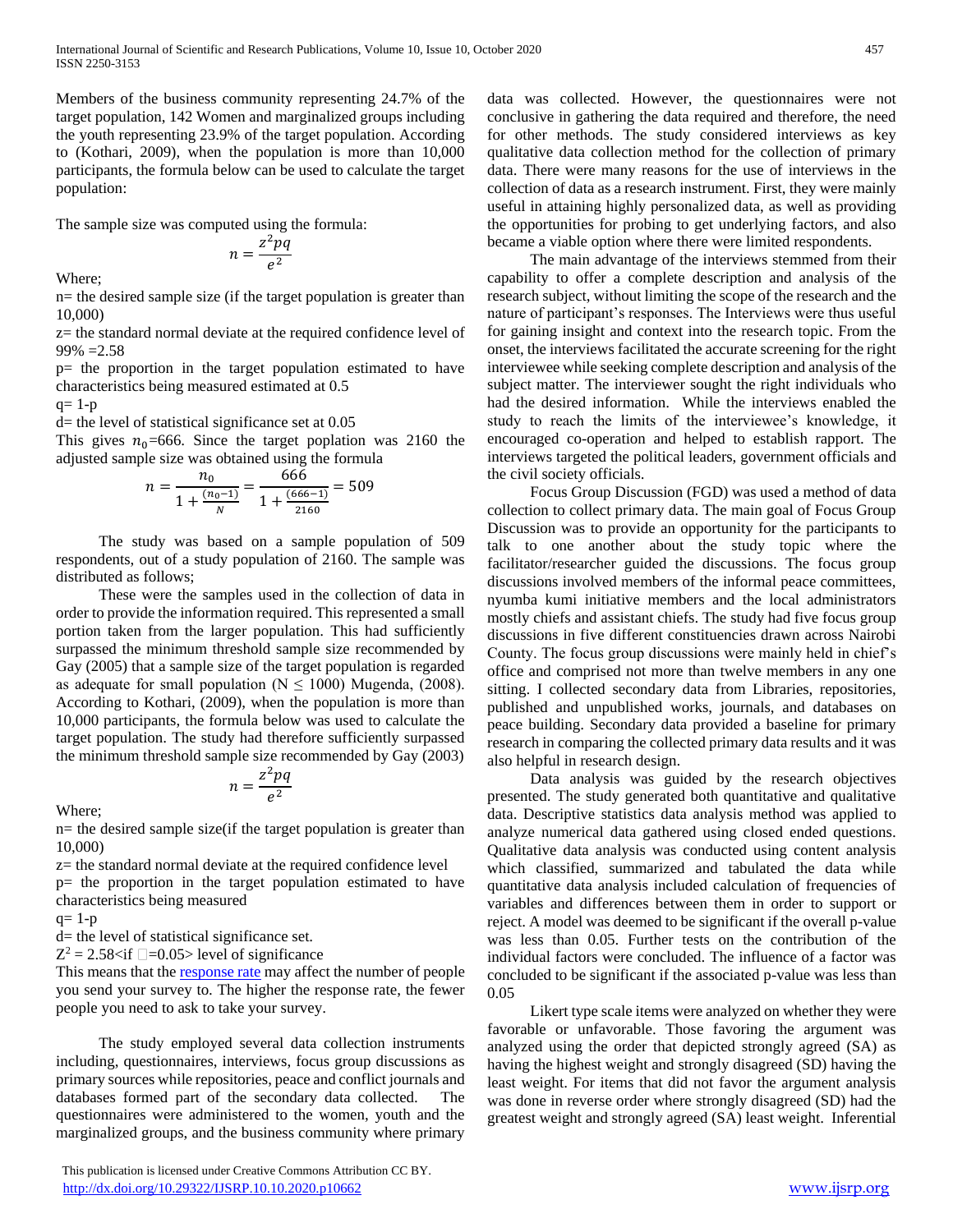data such as charts and frequency tables were basically applied in the presentation of findings by use of SPSS in all objectives.

#### **Results and Discussions**

## **Capacity to deal directly with political level conflicts**

 The respondents' opinion was sought on whether informal peace committees faced the challenge while dealing directly with political level conflicts in Nairobi County. The respondents' opinion was .Table 1 summarizes the findings.

**Table 1 Lack capacity to deal directly with political level conflicts**

| <b>Response</b> | N   | $\frac{6}{9}$ |
|-----------------|-----|---------------|
| than<br>Less    | 24  | 5             |
| 10%             |     |               |
| $11 - 25\%$     | 42  | 8             |
| $26 - 50\%$     | 50  | 10            |
| $51 - 70%$      | 201 | 39            |
| 76-100%         | 192 | 38            |
| <b>Total</b>    | 509 | 100.0         |
|                 |     |               |

#### Source: Field Data (2018)

 The findings in Table 1 showed that the majority of the respondents strongly agreed that informal peace committees faced the challenge of dealing with political level conflicts in Nairobi County. The number agreeing that informal peace committees faced the challenge in dealing with direct political level conflicts in Nairobi County was 393, representing (77 %), while those with different opinion were 116, representing (23 %). Political level conflicts was understood to mean the activity by which differing interests within a given unit of rule are conciliated by giving them a share in power in proportion to their importance to the welfare and the survival of the whole community

#### One informant from the FGD observed argued:

 Although informal peace committees are effective and sustainable, they face serious challenges to deal with political level conflicts'. This is attested by past experience of post election violence in 2007/2008 and previous general elections in Kenya. The limitation was especially noticeable during election time when political polarization in communities took centre stage. This was due to high levels of ethnicity, informal peace committees found it very difficult to deal with polarization brought about by ethnicity.

 The observation highlighted complex nature of conflict resolution while dealing with politically motivated conflicts. It emerged that although informal peace committees were able to prevent possible conflicts, to a certain extent the political leaders were able to water down their gains in peace building process. It emerged that although peace building is a long process to achieve, some politicians could destroy it in minutes especially during election times. During elections, politicians used the platform to incite their tribesmen against others with the motive of trying to win their votes. However, it also emerged that informal peace committees should not take this as a challenge but an opportunity

 This publication is licensed under Creative Commons Attribution CC BY. <http://dx.doi.org/10.29322/IJSRP.10.10.2020.p10662> [www.ijsrp.org](http://ijsrp.org/)

to blacklist politicians who were inciting the communities. It emerged that the informal peace committees could also rally the communities to shun politicians who were not conscious of the well being of the communities.

 This position corroborated and differed with (Van Tongeren, 2012), argued that although informal peace committees are effective and sustainable, participants strongly stressed that they often do not have the capacity to deal directly with political level conflicts. Using their experiences in Zimbabwe, they stressed that this limitation is especially noticeable during election time when political polarization in communities takes centre stage. He observed that even peace committees formed mainly of members of different political parties are often found wanting during election times. He summed it up by saying that this paralysis is mainly due to the fact that these types of conflicts are usually instigated from outside of the community by people at a higher level within the political formations involved, such that the local political functionaries merely follow orders. Yet the lower level social conflicts that the local peace building formations often deal with contribute to the political stability or otherwise of the community as they are the fodder on which the political polarization feeds. Thus the more effective they are at the lower levels of social interaction and relationships the more relevant their work becomes at the higher levels in the community.

#### One informant from the professional groups observed that:

 Kenya has long been considered a stable country in the East and Horn of Africa region and has since the late 1990s been making steady progress towards being a fully fledged multiparty democracy. Violence has accompanied almost every election cycle since the introduction of the multiparty political system in 1991. The violence following the December 2007 general election was the worst. . During the five year election cycles since 1991, there has been polarization in communities which has had a negative impact. The Kenyan economy has suffered while community's ability to integrate and cohese together has seriously been affected. This has been occasioned by the political class who has been the biggest obstacle in the progress of integration and reconciliation of the Kenyan communities. Informal peace committees are unable to deal directly with political level violence as they are unable to take control by ensuring that politics did not divide the communities along tribal lines.

 The observation added to the protracted academic debate on the analysis of democracy and development. It emerged that although democracy has been hailed for positive things, it was argued that democracy to a certain extent was misleading. It emerged that when there is too much freedom, some people misuse it for their own benefit. It emerged that most of the violence/conflict witnessed in Nairobi County has been witnessed since the introduction of multiparty democracy. It emerged that while democracy has opened the political space, it had its own shortcomings. Some politicians were using the freedom of speech to incite communities against other political opponent. However, some sections of the participants also felt that communities had failed in their obligation to hold politicians to account through the electoral channel just like other developed nations have done.

 This position was in agreement with (Goetz and Jenkins, 2005) who argued that as analysts have found, relying on a minimalist definition of democracy cannot quite capture the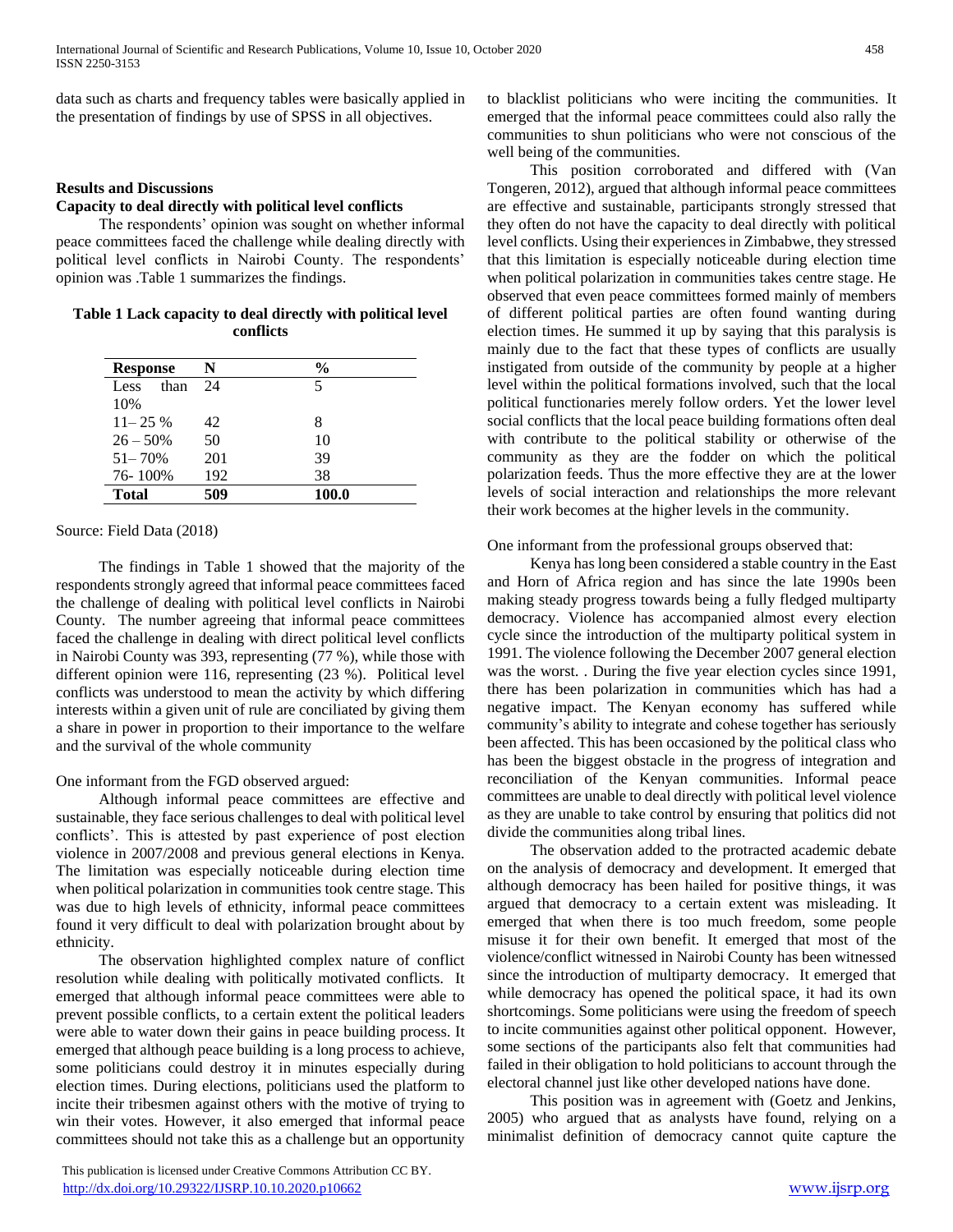challenges besetting regimes that have undergone a transition but have yet to consolidate their incipient democratic structures. As a result, a growing number of democratization experts are turning towards a more substantive definition of democracy, one that gives greater prominence to the role and importance of accountability. Three dimensions of accountability are usually distinguished:(i) vertical accountability, which enables citizens to hold their political leaders to account through the electoral channel at specified points in time; (ii) horizontal accountability, which refers to accountability mechanisms that exist within the distinct bodies of government itself, whereby state institutions are authorized and willing to oversee, control, redress and, if need be, sanction unlawful actions by other state institutions (O'Donnell 1996); and (iii) societal accountability, which refers to the (ongoing) watchdog functions of civic associations, other NGOs and an independent mass media over the actions of the state (Schedler et al. 1999).

## An informant from the FGD observed that:

 The lack of patriotism among the Kenyan citizens has been the biggest challenge to political level conflicts. The informal peace committees have not succeeded in promoting patriotism among Kenyan societies. This in effect has given the political class an opportunity to exploit the gap. The only cure to this phenomenon lies in the ability for the informal peace committees to scale their peace education programs especially to the youths on patriotism. Our forefathers were able to deliver our country from the yokes of colonialism due to their patriotism on their beloved country.

 It emerged from the discussions that the biggest challenge to peace building in Nairobi County was the lack of patriotism. Most communities owed their loyalty to their ethnic tag at the expense of National fabric. The lack of National patriotism where citizens valued their Nationality rather than their ethnic background was the biggest undoing to peace building in Nairobi County. It emerged that although Kenya has symbols of National unity, little attention was given to educate the citizens the benefits of National patriotism. This shortcoming was exploited the political class to divide Kenyans and in particular Nairobians along tribal lines. It emerged that both peace educators and leaders in general had failed the test of entrenching patriotism as a culture in Kenya and in particular Nairobi County.

 This statement corroborated with (Korostelina 2013), who observed that as agents of peace, peace educators are expected to model interpersonal relationships and teach/impart values which uphold peace including tolerance, recognition and respect and a range of skills such as critical thinking, compromise, mediation and collaboration. Teachers are not always considered positively in terms of peace building, if anything the evidence illustrating their role in stoking conflict or preventing 'progressive' reform appears to be more plentiful than the literature advocating their positive contributions to peace building. For example the literature contains examples of teachers manipulating nation building aspects of the curriculum such as History or Geography to represent their own biases and views of history, constructing allies and enemies from their own perspective and re/producing national narratives (of teachers reproducing and normalizing unequal gender relations, and of schools as the sites of physical violence (sexual exploitation and corporal punishment)

An informant from the civil society observed that:

 The informal peace committees can overcome the challenge of dealing with political level conflicts by lobbying political actors and creating a platform where politicians would be required to observe peace before and after elections. This will ensure that they don't polarize relationships between communities as they compete for political office. If the informal peace committees are able to win the hearts of the communities through outreach, they would be in a position to overcome the challenge of dealing with political level conflicts

 The sentiments highlighted the complexity that is required to understand why and how to end conflict, violence, and war and to keep the peace. It emerged although informal peace committees felt the challenge of dealing with political level conflicts; they had not exploited the opportunity to hold politicians accountable for their actions. It emerged that informal peace committees could team up with civil society organizations in a movement to make politicians account for their actions. This would ensure that the political class sign peace pacts with the citizens before vying for any political office.

 The sentiments corroborated with Fisher's (1969), who noted that peace occurs along many dimensions and at many levels. Recognizing this complexity is required to understand why and how to use conflict, violence, and war to keep the peace. To fight something by deliberately introducing that which one wants to avoid certainly is paradoxical, at first thought; and initially, selective burning to control forest fires, inoculation to prevent disease, and herd-thinning to prevent mass starvation were not readily accepted concepts. Fisher argued that to maintain a higher peace may entail lower-level conflict in order to make needed readjustments of expectations and power. Such conflicts through time further a process of adaptation to change. This helps avoid that large gap between the balance of powers and status quo that requires an adjustment possible only through much more extreme conflict and violence. As such, enabling such continual adjustments through nonviolent conflict is one of the values of the exchange society and libertarian political system--that is, of the just peace. And a corollary is that it is often better to let conflict take its course, for parties to negotiate their own balance, than for a third party to impose an artificial peace simply in order to avoid conflict.

 The statement further corroborated with (Sen, 1999), who argued that democracy should not be expected to produce better socio-economic outcomes simply because it is a democracy. As Sen, and many others have argued, the democratic process does have intrinsic value on its own right, and it should be expected to arrive at policy decisions in a way that is inclusive, participatory, broadly representative of different societal interests, transparent, and accountable. In particular, following the Sen tradition, the importance of participation in one's development through open and non-discriminatory democratic processes is fundamental. Once the intrinsic value of democracy has been established, however, it is still very much worth asking the 'so what' question: does democracy make a difference, and if so, what kind of difference? The growing recognition of institutions as key factors in shaping (developmental) outcomes and the movement of more poor countries toward democracy have both sharpened the relevance and the stakes of this debate even further.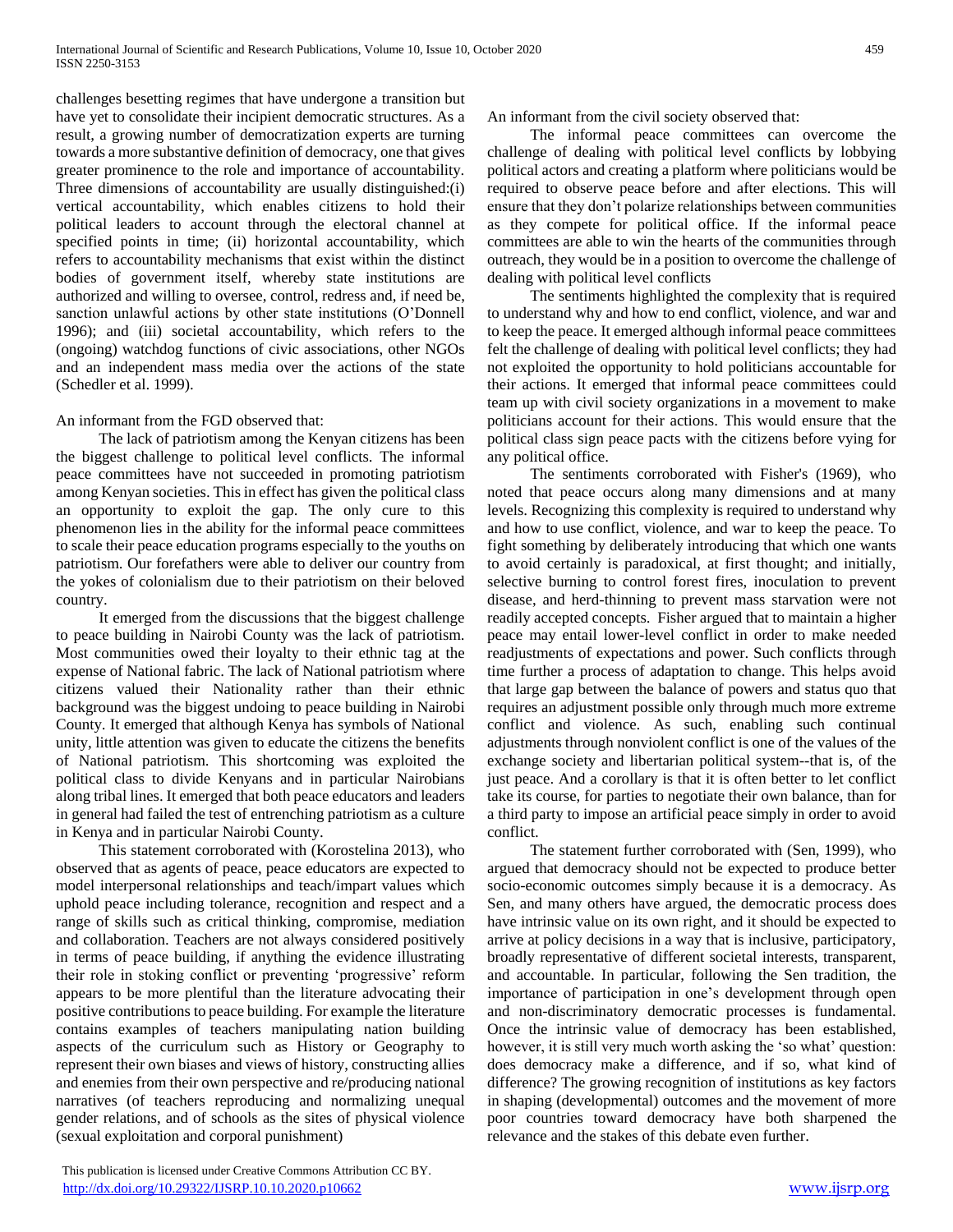## VI. DIFFICULTIES ENFORCING DECISIONS ARRIVED AT PEACE AGREEMENTS.

 The informants were asked whether informal peace committees were challenged in enforcing decisions arrived at peace agreements. Table 3 summarizes the findings**.**

Table 2 Difficulties enforcing decisions arrived at peace agreements

| <b>Response</b> | N   | %     |
|-----------------|-----|-------|
| than<br>Less    | 30  |       |
| 10%             |     |       |
| $11 - 25\%$     | 40  | 8     |
| $26 - 50\%$     | 107 | 21    |
| $51 - 70%$      | 155 | 30    |
| 76-100%         | 177 | 35    |
| <b>Total</b>    | 509 | 100.0 |

## Source: Field Data (2018)

 The findings in Table 3 showed that the majority of the respondents strongly agreed that informal peace committees were not able to enforce decisions arrived at peace agreements. The number agreeing that informal peace committees were not able to enforce their decisions arrived at peace agreements was 332, representing (65%), while those with different opinion were 177, representing (35%).

# An informant from the civil society observed:

 Successful peace agreements are anchored on leaders honoring their commitments. This was the case in the South African, Namibian, and Mozambican peace processes. However, such committed leadership cannot be assumed. For example, in Lesotho, Burundi, and DRC, political leaders methodically dismantled key elements of the agreements that they saw as impediments to their pursuit of power. Regional and international partners, in turn, failed to enforce the peace processes' provisions when these were being violated. This underscores the indispensable role that external guarantors play in the years after an agreement is signed. This is more than a perfunctory responsibility. The role of informal peace committees especially in Nairobi County to enforce agreements arrived at peace agreements is questionable. They do not have a mechanism to enforce those agreements they participated in negotiating.

 The sentiments highlighted the premium attached to peace implementation process that would make it long lived. It emerged that negotiating and signing peace agreements seemed achievable, but the elephant in the room is the implementation. Most countries have negotiated and signed peace agreements but have not able t implement the same. It was argued that in most conflict cases, the warring parties will negotiate and sign a peace agreement only to disown the agreement at some point. It emerged that the disconnect was mainly from dishonest leadership that would sign the pact to favor them and disown the same when it did not favor them

 The remarks corroborated with (Ayoub Mona, 2006), who noted that the failure of peace agreements has been explained by negotiated settlements tending to be used in more intractable armed conflicts; thus, making them more short-lived Moreover, peace agreements fail due to the challenge of implementation. Peace implementation is a high-stake transition process with uncertainty, intangibles and set-backs. In these circumstances, it is difficult to maintain the commitment of belligerents and thirdparties to a peace process. Belligerents are often unable to create credible commitments to disarm and demobilize . Peace implementation is also challenged by disproportionately influential groups having the resolve, opportunity and capability to spoil an agreement  finally, if the conditions for rebel recruitment in a post-conflict period remain unchanged, armed conflict is likely to recur 

## An informant from the professional group who observed that:

 Informal peace committees are not able to enforce peace decisions arrived at peace agreements. This is especially because, political elites have a tendency to challenge new norms and revert to entrenched legacies of malpractice. Institutional strengthening and robust oversight are fundamental ingredients in the success of peace agreements. Yet, nearly all countries emerging from conflict have weak institutions. Peace agreements, therefore, must be explicitly bolstered and protected against anticipated executive branch interference. In short, domestic political actors will want to test these limits. Experience shows that clear responses from guarantors to these tests are warranted to keep peace processes on track. However, informal peace committees can engage and lobby political class to honor their word in peace building processes.

 The remarks emphasized on the structures that help identify, strengthen, support and solidify peace process. It emerged that for peace agreements to be implemented successfully, there is need for setting institutional reforms that will be given specific responsibilities in the implementation stage. It emerged that after the post election violence of 2007/2008 in Kenya, a National accord was negotiated and signed which later paved way for the new constitution in 2010. The promulgated new constitution had very elaborate institutional structure that ensured that the items negotiated were captured and specific institutions were set to ensure the implementation process. A good example of the institutions was the constitutional implementation commission which had a five year mandate to ensure full implementation of the constitution. The onus was therefore for the informal peace committees to partner with other players to put government on check

 The observation affirmed (Schwarz Rolf, 2005), who stated that the recurrence of armed conflict underlines the importance of the relationship between peace agreements and peace building. Post-conflict peace building is a comprehensive strategy to assist areas of armed conflict in their transition from war to peace. It is defined as an "action to identify and support structures which tend to strengthen and solidify peace in order to avoid the relapse into conflict. Peace building ultimately is state-building in which the main functions of the state – security, welfare and representation – are created through external assistance and domestic ownership . Schwararz Rolf noted that the key question for the relationship between peace agreements and peace building is if the type, content and quality of peace agreements promote the sustainability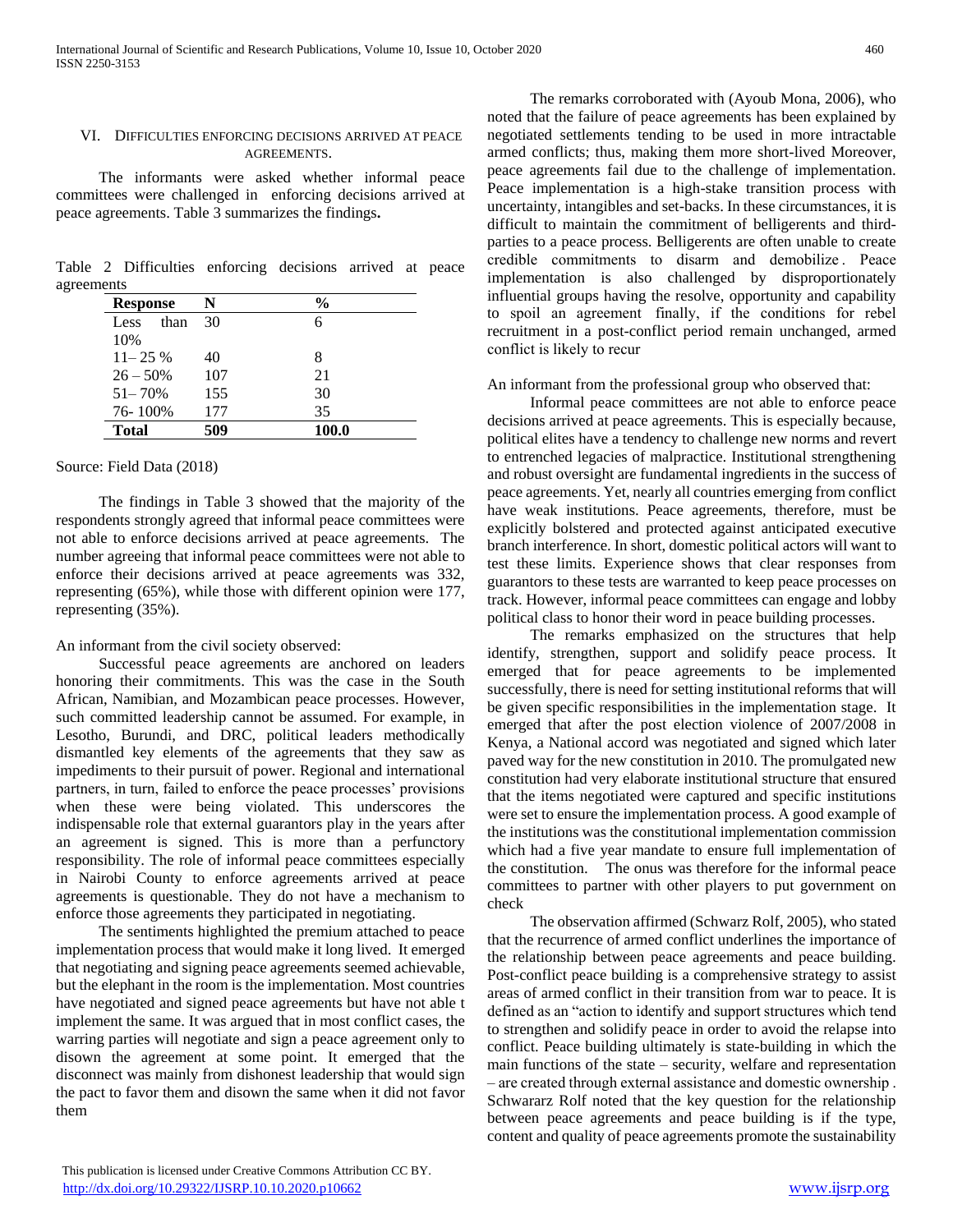of peace building. Peace building is part of the continuum of conflict management strategies. It is preceded by a mediation process, a peace agreement, and humanitarian relief or peacekeeping operations. As peace building comes at a later stage of conflict management, it inherits flaws from previous phases. Peace building therefore looks backward to implement what has been agreed before and at the same time forward to prevent future armed conflict.

## Another informant from the religious group remarked:

 The informal peace committees are not entirely to blame for lack of enforcement in decisions arrived at peace agreements. Peace agreements will require strong protections of civil liberties where civil society and the media [play a critical role](https://africacenter.org/wp-content/uploads/2016/02/Overcoming-Dilemmas-of-Democratisation_Siegle.pdf) in providing domestic oversight and upholding institutions it will never work. Restrictions on civil society and the media, therefore, should be an early warning signal to external actors of threats to the implementation of the peace process. Protections of civil liberties should be accompanied by clearly defined and [strict term limits](https://africacenter.org/spotlight/term-limits-for-african-leaders-linked-to-stability/)  [for political leaders.](https://africacenter.org/spotlight/term-limits-for-african-leaders-linked-to-stability/) Such limits are especially important in these early years when norms of succession have not yet been established and restraining institutions are weak. Successful consolidation of peace agreements takes time. Early progress is not a guarantee of long-term success. Sustaining the peace process relies on resilient institutions; success requires ongoing engagement by domestic, regional, and international actors. This consolidation process typically requires at least a decade. Regional enforcement through collective action may appear cumbersome. However, as the cases cited above show, inaction opens the seam for the unraveling of the rest of what may be a well-knit peace agreement. The cost of this inaction, moreover is invariably higher for the designated country and its neighbors.

 The observation highlighted the challenges of not protecting peace agreements which is required to protect civil liberties where civil society and the media [play a critical role](https://africacenter.org/wp-content/uploads/2016/02/Overcoming-Dilemmas-of-Democratisation_Siegle.pdf) in providing domestic oversight. It emerged that after setting institutional structures to ensure full implementation of the peace agreements, there was need for a vibrant civil society and trusted media house to keep the government on toes in the implementation stage. It emerged that in situations where the government gagged the media and the civil society, implementation of peace agreements was either slow or did not take off. In the same vein, the informal peace committees must join hands with the civil societies to push for full implementation of negotiated peace agreements.

 The sentiments corroborated with (Westphal Florian, 2004), who observed that internal conflicts do not occur spontaneously but tend to have a history. Local media usually have a deeper understanding of the existing political structures, the participants of the conflict as well as the changes preceding the outbreak of violence. The media can therefore not only influence society before the conflict by recognizing and properly addressing the issue but also afterwards. Unlike international media covering conflicts, local media are a recognized part of society with the ability to accelerate and magnify fears or reduce them. One should not forget that journalism can play a role in escalating conflicts, which also demonstrates the potential for positive purposes. The media have the power to defuse tensions before they even reach a critical point and keep a critical eye on government, opposition

and society. By supplying credible information and reaching a large audience, the media help in managing conflicts and promote democratic principles. In the aftermath of a conflict, reconciliation and societal development can be encouraged as well. An informant from the government official observed that:

 Despite the commendable efforts accredited to informal peace committees, they have not been spared of avalanches of challenges. They Lack legal and policy framework to secure their work. The biggest challenge for informal peace committees in Nairobi County has been the absence of legal and policy framework. They are thus regarded as ad hoc illegitimate arrangements to prevent communal conflicts. This challenge has been exploited by any clever criminal or person who can successfully challenge the existence and any ruling of peace committees in a court of law. Again, they have also not been spared by the government of the day because there has not been any policy framework to officially recognize their existence.

 The sentiments expressed the challenges of missing or lack of policy and regulatory framework to guide the operations of the informal peace committees. It emerged that the fact informal peace committees did not have an elaborate policy and legal framework; it did not in any way stop them from being recognized by the government. This was considered as an excuse that could not hold any water, instead it emerged that they had to prove their relative worth for them to be taken seriously by other players including the government. These sentiments were echoed by (Odendaal, [2010](https://aejonline.org/index.php/aej/article/view/241/375#CIT0027_241) ) who noted that informal .peace committees do not have any legal framework because their establishment followed an informal model in which people at the grassroots were involved in setting up the initiative. In such a context, the challenge is that informal peace committees do not enjoy official recognition from the state and therefore they often suffer setbacks in terms their inclusion in mainstream peace building

## An informant from the marginalized group observed that:

 The lack of legal and policy framework to straighten the operations of informal peace committees has a serious challenge. This means that they lack the authority to impose sanctions especially to the criminal networks operating in the slums of Nairobi County. Criminals have gone scot free because of this loophole. In most slums in Nairobi County, criminal gangs have forcefully occupied houses in the slums and evicted the legal owners of those houses. Informal peace committees have been unable to enforce the rules and return the houses to their original owners.

The sentiments expressed the challenges of missing or lack of policy and regulatory framework to guide the operations of the informal peace committees. This challenge did not go without being discredited. It emerged that the informal peace committees had a responsibility to prove their relative worth for other actors and player's to recognize and appreciate their work and thereby give them formal recognition. It was argued that the informal peace committees had to put their house in order before seeking formal recognition. It also emerged that, informal peace committees should strive to demand full recognition from government since the same government was aware of their existence which proved that they were operating within the legal framework. The observation affirmed the words of (Bush, 2004), who observed that the strength of informal peace committees is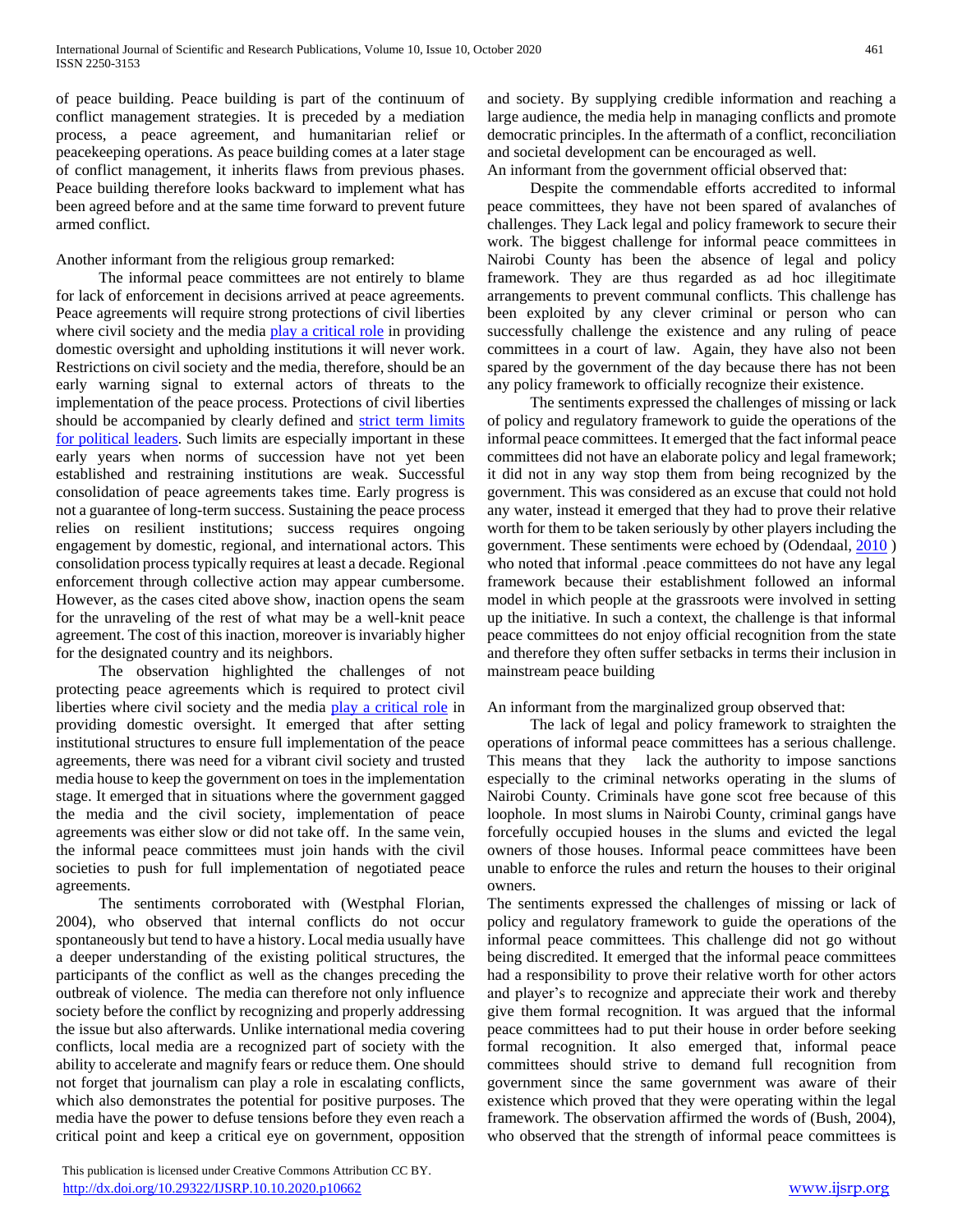the local initiative and local ownership. These are priceless ingredients of any peace building process. Bush stated: Peace building is not about the imposition of solutions, it is about the creation of opportunities'. The challenge is to identify and nurture the political, economic, and social space, within which indigenous actors can identify, develop, and employ the resources necessary to build a peaceful, prosperous, and just society. Informal peace committees rely on the initiative and commitment of local actors are clearly closer to this ideal than processes that have been designed at national level

#### An informant from the religious group observed:

 Informal peace committees face the challenge of not being recognized formally by the state away from the national cohesion and integration commission. This can be achieved through lobbying parliamentarians to enact laws to officially recognize their existence in law. This would ensure that they are able to carry out their functions and activities without the challenge of enforcing their decisions arrived at peace agreements.

 The remarks highlighted the challenges and opportunities available faced by informal peace committees through legislation to bring national peace accord. It emerged that in as much as informal peace committees would negotiate peace agreements, their resolution could be disowned for lack of loci standi in law. In other words, the resolutions could not be binding in law and could not be enforced. This loop hole has been used by criminals who know the legal flaws to beat justice. This affirmed (Adan & Pkalya 2006), who observed that there are two main categories of local peace committees. There is one that enjoys formal state recognition and the other that has informal status. Informal peace committees with formal state recognition are usually those created through a national peace accord, legislation or a formal statutory body as part of its mandate. Examples include informal peace committee in South Africa which was established following September 1991 terms of reference of the national peace accord, district code of conduct monitoring committee in Sierra Leone which was created by the political parties registration commission with responsibility or statutory mandate to mediate conflicts between political parties in addition to promoting pluralism, and the committees on inter-community relations in Serbia created under the terms of the law on local self-government of 2002, Act 63

#### VII. CAPACITY TO RECONCILE DIVIDED COMMUNITIES

 The respondents were asked whether informal peace committees faced the challenge of reconciling divided communities in Nairobi County. Table 5 summarizes the findings.

| Table 3 Capacity to reconcile divided communities |  |  |
|---------------------------------------------------|--|--|
|---------------------------------------------------|--|--|

| <b>Response</b> | N   | %  |
|-----------------|-----|----|
| than<br>Less    |     |    |
| 10%             |     |    |
| $11 - 25\%$     | 80  | 16 |
| $26 - 50\%$     | 97  | 19 |
| $51 - 70%$      | 103 | 20 |
| 76-100%         | フフフ |    |

 This publication is licensed under Creative Commons Attribution CC BY. <http://dx.doi.org/10.29322/IJSRP.10.10.2020.p10662> [www.ijsrp.org](http://ijsrp.org/)

# **Total 509 100.0**

Source: Field Data (2018)

 The findings in Table 6.5 showed that the majority of the respondents strongly agreed that informal peace committees faced the challenge of reconciling divided communities in Nairobi County. The number agreeing that informal peace committees faced the challenge of reconciling divided communities in Nairobi County was325, representing (64%), while those with different opinion were 184, representing (36%). Reconciliation was understood to mean the process of restoring traumatized relationships between the victim and the offender. Reconciliation was also understood as overcoming hostility and conflict between individuals and divided ethnic communities. Reconciliation meant open and shared acknowledgement of the injuries caused and the losses experienced. It is one thing to strive to know something, but another to acknowledge it

 (Hayner, 1996), defined reconciliation as being constituted by both a focus and a locus, the focus of reconciliation is upon building new and better relationships between former enemies. Relationships are both the root cause and the long term solution of conflict. The relationships must be the core focus. As a locus, He argued that reconciliation represents a space, a place or location of encounter, where parties to a conflict meet. In this place, the traumas of the past and the hopes for the future must be formulated and brought together by discussing the issues of truth, forgiveness, justice, and peace. (van der Merwe, 1998), pointed out that reconciliation must meet all initiatives which bring together, or engage, both sides in a pursuit of changing identity, values regarding interaction, attitudes, and patterns of interaction that move them to a more cooperative relationship. He investigated reconciliation from three dimensions: the spheres of relationships concerning identity, values, attitudes and behavior, the substantive components of reconciliation (justice, truth, healing and security), and the social levels of reconciliation (national, community and individual). He argued that reconciliation is a significant component in every phase of the peace-building process.

#### An informant from the professional group observed that:

 Informal peace committees are faced with a serious challenge of reconciling communities that have had conflict before. The deep rooted enmity caused by a variety of issues relating to inequalities in social, political and economic status. The high levels of poverty have not made things any better. This has made it very difficult for the part of informal peace committees to effectively reconcile communities. However, all is not lost for them because they have a duty and responsibility to champion and advocate for equality and equity in distribution of national resources.

 The remarks elaborated the challenges and weakness of lack or absence of reforms to address structural issues that led to prior violations including: individual and community reparations. It emerged that social inequality is usually associated to an unequal distribution of resources and, therefore, it is related to the gap between the rich and the poor. It also relates to an unequal access to opportunities or benefits from economic activity. In the best case scenario, this unequal distribution is associated to talent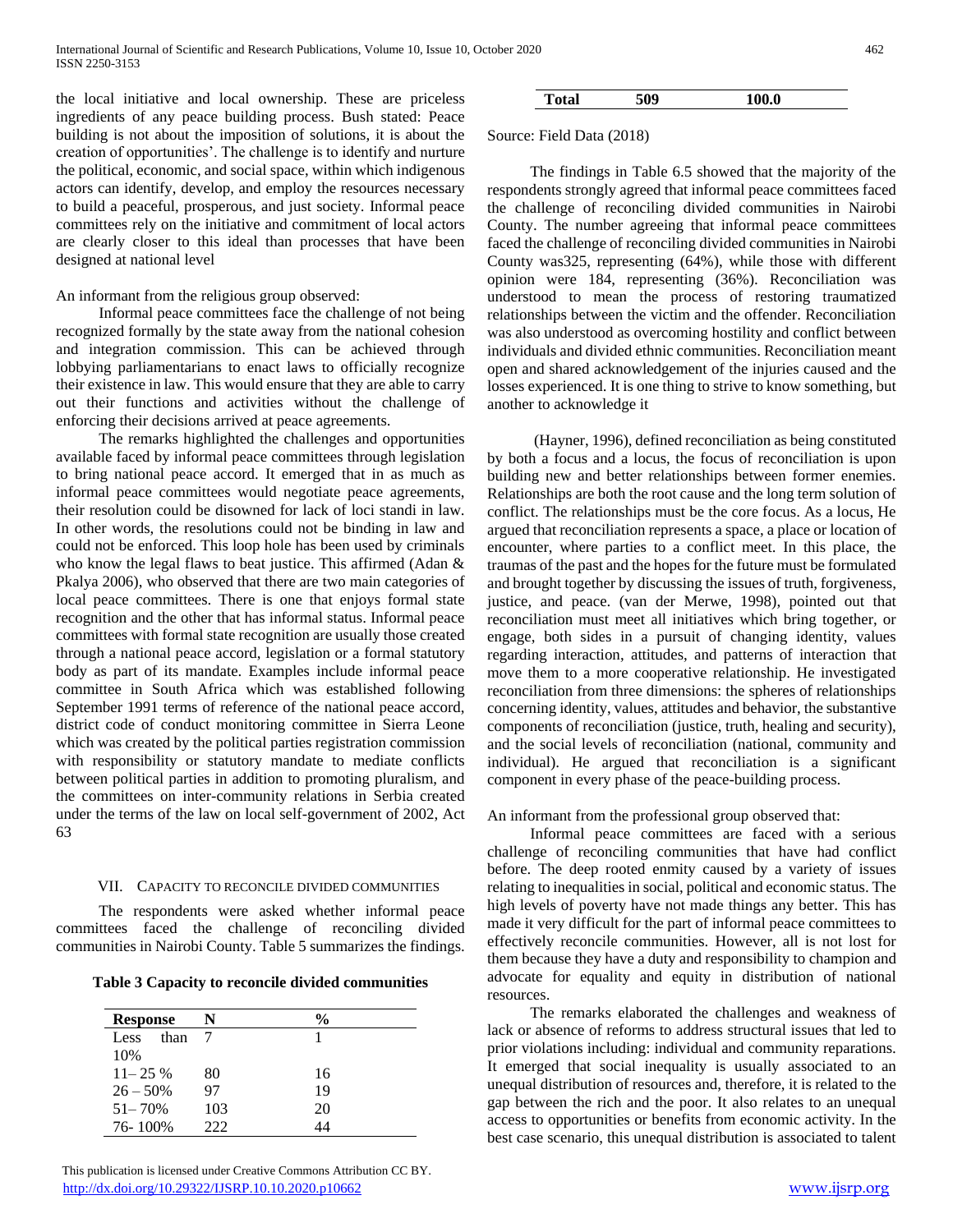or effort; but, in most cases, it is the result of institutional structures that create social barriers based on: sex, age, ethnicity, social status, among other variables that define individuals' initial conditions. It emerged that although the new constitution in Kenya has tried to address the imbalances, it will take several years before the impact is felt.

 The statement corroborated with Morocco's long journey to transitional justice and reconciliation where after decades of abuses committed by the government, Morocco began to undertake a multi-stage political reform process in the country. This process, through which reconciliation became part of the public discourse, included granting amnesty to political prisoners and the return of the forcibly, disappeared; creating an arbitration body to grant reparations to victims; and establishing the Equity and Reconciliation Commission (IER). A number of different measures have contributed to reform, including: individual and community reparations; history and memory initiatives; addressing structural issues that led to prior violations; and the reestablishment of trust between citizens and the state. Reconciliation in Morocco at one level has involved a sociopolitical process, through the creation of a political community based on democratic values. Contributing to this was the acknowledgement of the country's social and cultural diversity in formal processes. At another level, reconciliation has involved reestablishing trust between citizen and state institutions, further emphasized by civil society activism.

An informant from the religious group observed that:

 The informal peace committees have not been able to advocate for repentance on the part of aggressors so that the victims can reciprocate by forgiving them. While the past has refused to lie down quietly, it has an uncanny habit of returning to haunt. However painful the experience the wounds of the past must not be allowed to fester. They must be opened. They must be cleansed. And balm must be poured on them, so they can heal. This is not to be obsessed with the past. It is to take care that the past is properly dealt with for the sake of the future.

 The remarks highlighted the challenges associated with forgiveness which is an element of conflict resolution. It emerged that the process of reconciliation depends on the attitude of the offender, the depth of the betrayal, and the pattern of offense. When an offended party works toward reconciliation, the first and most important step is the confirmation of genuine repentance on the part of the offender. An unrepentant offender will resent your desire to confirm the genuineness of his confession and repentance. This position was affirmed by TJRC Act (2008), which stated that unfortunately, the idea that one can 'look backwards to reach forwards' downplays the complex ways in which the past actually persists, and possible futures infringe on the present. This is problematic since it can encourage a situation where small changes dampen demands for more substantive reform. At the same time, it can facilitate a politicized assertion of closure that excludes those who do not buy into the absence of the past, the newness of the present, or the desirability of imagined futures and provides a resource to those who seek to present such 'difficult people' as untrusting, unreasonable and unpatriotic. This is not to say that truth commissions are useless and should never be considered.

 On the contrary, many view speaking as better than silence, while the commission's report provides a historical overview of injustice in Kenya and a range of recommendations that [activists](https://www.ictj.org/news/victims-kenya-truth) and [politicians](https://www.the-star.co.ke/news/2017/07/31/nasa-to-implement-tjrc-report-and-reconcile-kenyans-kalonzo-tells_c1607081) are using to lobby for justice and reform. However, when introduced, truth commissions should be more aware of the importance of persuasive performances and how their initial reception and longer-term impact is shaped by broader socio-economic, political and historic contexts. Truth

One informant from the religious group observed that:

on the present and avoid easy assertions of closure.

 The informal peace committees have the capacity to reconcile protagonist by having various events and forums that can be used to bury the hatchet. While communities come together, they are able to build trust amongst them. There are several activities that they can use to help communities build peace for example, sports. The overall objective is to bring confidence and trust among communities.

commissions also need to adopt a more complex understanding of the ways in which the past persists, and possible futures infringe

 The observation highlighted the opportunities available for informal peace committees by use of unique tools used in promoting peace including sports, dialogue for peace, empowerment for peace, arts for peace or advocacy for peace. From the discussions, it was clear that sport for reconciliation projects can be used to promote social inclusion breaking down barriers and creating bridges between opposing groups. Sport can help the process of reconciliation building confidence and trust among diversity advancing healing process, encouraging resiliency, and giving a sense of normalcy. But Sport its self is not good or bad, it is just an empty and neutral box to be filled in and a tool to be used with values, ideas, meaning, dependent on the cultural context in which takes place and people who take part.

The statement differed with earlier observations that informal peace faced challenges while reconciling communities. On the contrary, the informal peace committees have not seized opportunities available to help them reconcile communities using peace tools. According to (Hoglund, K. and R. Sundberg, (2008), who analyzed the case of South Africa and its experiences in the use of sports in promotion of social solidity as part of overcoming civil conflict especially in the apartheid era. The author discusses several processes of linking sport to reconciliation such as the utilization of symbols and symbolic acts of reconciliation like handshakes and national symbols displayed on flags and sporting uniforms. Tom Woodhouse (2009) highlights the importance of innovation and creativity in peace building and proposes the use of cultural tools, including sports, as a way to energizing the field of peace studies and conflict transformation

 In another research conducted by (Hall, 2011), (Moreau et al, 2014) and (Spaaij, 2014), it was found that young people participating in sport programmers experienced strong feelings of group responsibility, care and camaraderie, enhanced interpersonal confidence, freedom to challenge social habits and boundaries, and enhanced feelings of belonging through embodied and emotional experiences associated with being actively involved in a sporting competition and part of a team environment. Furthermore, according to the Swiss Agency for Development and Cooperation, Sport programs implemented in the slums of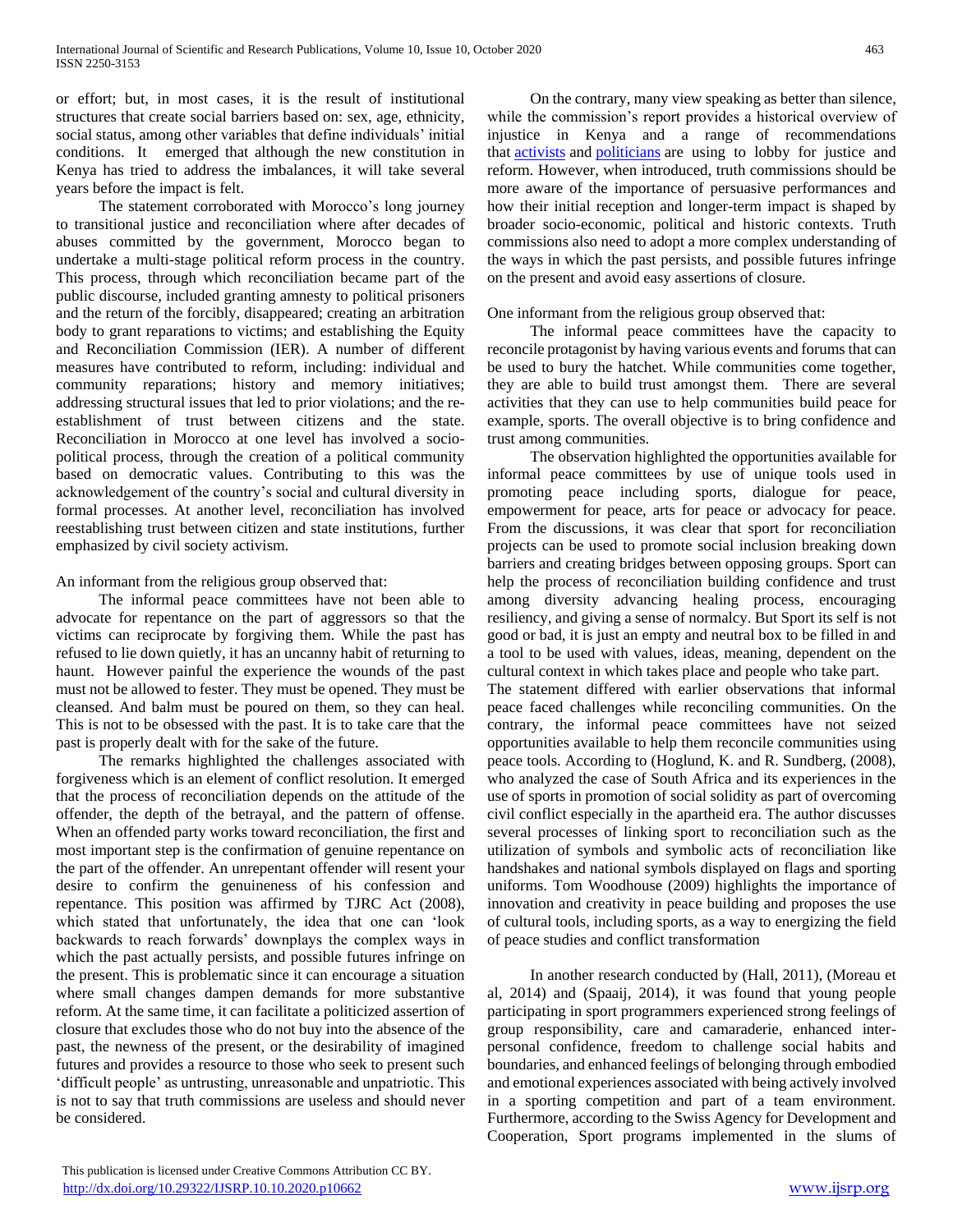Medellin, Colombia have resulted in a drop in criminal behavior while in Brazil, programs such as (Segundo Tempo, 2005).are expected to show children a way out of misery and violence

One informant from the business community observed that:

 Informal peace committees in Nairobi County have put in place fundamental aspect of reconciliation to address past grievances suffered by victims. They have addressed individual and community grievances well before they escalate to widespread violence and disputes. This has been very instrumental in ensuring that they respond to early warnings of conflict. This has allowed for healing and reconciliation to take place.

 From the interview, it emerged that forgiveness is both a process and a choice, and may be both intrapersonal and interpersonal. It is a complex and enigmatic concept, hard to pin down because it can apply in different ways to different situations; not everyone experiences it in the same manner. For some, it may result in reducing a personal hurt that makes life easier; for others, it may mean reconciling with an enemy and being able to live side by side again. However, community leaders should also understand that if community members including both authorities and civilians adopt a forgiving attitude that can be a very useful public health and community-building tool. Forgiveness may require relinquishing something that was important to you, such as giving up your moral indignation, your desire for retaliation, or your attachment to being right. Yet forgiveness is useful to community building, because people who forgive tend to be more flexible and less certain in their expectations, both in how life will be or how others will treat them

 This statement was affirmed by (Mathey, 2008), when he said that the fundamental aspect of reconciliation is the recognition of the grievances suffered and the damages experienced by the victims caused by the offender. He further said that truth telling breaks apart the past which had been hidden and allows healing and reconciliation to take place. He further asserts that shared truth, documenting the causes, nature, and the extent of severe and gross human rights abuses and collective violence under antecedent regimes, is a prerequisite for achieving accountability, meaningful reconciliation, and a foundation for a common future. Mathey noted that the process of healing and reconciling the memories within the communities in conflicts can be undertaken in a number of ways. It is important to recognize that memories of the past have to be transferred, so that pain and the harm sustained can be healed. Victims and offenders should reiterate their stories of the shared events and negotiate a mutual history as a step towards reconciliation. Retelling of the details of the stories can be therapeutic and allows those memories to be incorporated into the victim's life story. When the story is told in the presence of the offender, it can lead to acknowledgement, apology, forgiveness and reconnection with each other. One youthful informant noted:

 I doubt the ability of informal peace committees to reconcile protagonist and I do not know how one would reconcile with an enemy who did not even bother to seek forgiveness'. I remember how young innocent girls were raped by people best known to them during the 2007/2008 post election violence in Kenya. How were those children supposed to go back to their original homes after the displacement and live with the same people? In fact, instead of the offenders seeking forgiveness on

 This publication is licensed under Creative Commons Attribution CC BY. <http://dx.doi.org/10.29322/IJSRP.10.10.2020.p10662> [www.ijsrp.org](http://ijsrp.org/)

their atrocities, they were not even remorseful on their action. It is very painful seeing those perpetrators walking scot free in the slums.

 From the discussions, it emerged that forgiveness and reconciliation can occur in every sphere of human experience, including individual, community, national, and trans-national levels. In any discussion about forgiveness and reconciliation, it is important to make a distinction between the two before analyzing each of them in greater detail. On the one hand, forgiveness does not necessarily mean reconciling with the wrongdoer. There may be good reasons why you do not wish to reconcile. Reconciliation is an additional choice. On the other hand, it is nearly impossible to reconcile with someone you have not gone some way to forgive. This position was affirmed by (Wabanhu, 2008), who said that forgiveness is a precondition for reconciliation and an essential part of reconciliation as well. He further defined forgiveness in two dimensions, namely; the secular and religious meanings. From the secular meaning, He argued that forgiveness contains two essential elements. The first is willingness to abandon one's right to resentment, condemnation and subtle revenge towards an offender who acts unjustly. The second is willingness to foster qualities of compassion, generosity, and even love towards the offender. Thus, for them, forgiveness consists of a decrease in negative responses, and an increase in positive responses towards a transgressor.

 That position was later amplified by (May, 2010), who stated that Reconciliation which overlooks or represses the quest for justice is not reconciliation at all. However, we cannot ignore the fact that reconciliation has to do with some compromises. The compromise does not have to be one-sided since this will prevent it from resolving the conflict or providing a lasting peace. This means that we cannot confuse reconciliation with compromise. Taking responsibility for an offence creates a welcoming environment for the reconciliation process. He suggested in his acknowledgment of sharing the same understanding of reconciliation with philosopher Janna Thompson, reconciliation is achieved when the harm done by an injustice to relations of respect and trust that ought to exist between individuals and nations has been repaired or compensated for by the offenders in such a way that ensures the establishing or re-establishing of these relations. The offenders need to be responsible for the harm they have caused.

An informant from the professional bodies remarked:

 Informal peace committees have faced challenges while trying to address the plight of victims to get justice while restorative justice does not demand complete consensus. While democratic reciprocity is no doubt a preferred model for addressing domestic political conflicts, the reconstruction of a society following a civil war will require not only the institutions' expressed democracy but also the cultivation of national unity. If deeply divided societies, as in the case of Kenya, are to become harmonious, they need to embark on radical programs of moral, political and legal reconstruction, such as that illuminated by the restorative justice perspective. Informal peace committees are not able to provide political, moral or legal programs.

 It emerged that there are specific criticisms that have been raised regarding the appropriateness and effectiveness of restorative justice programs including failure to consult with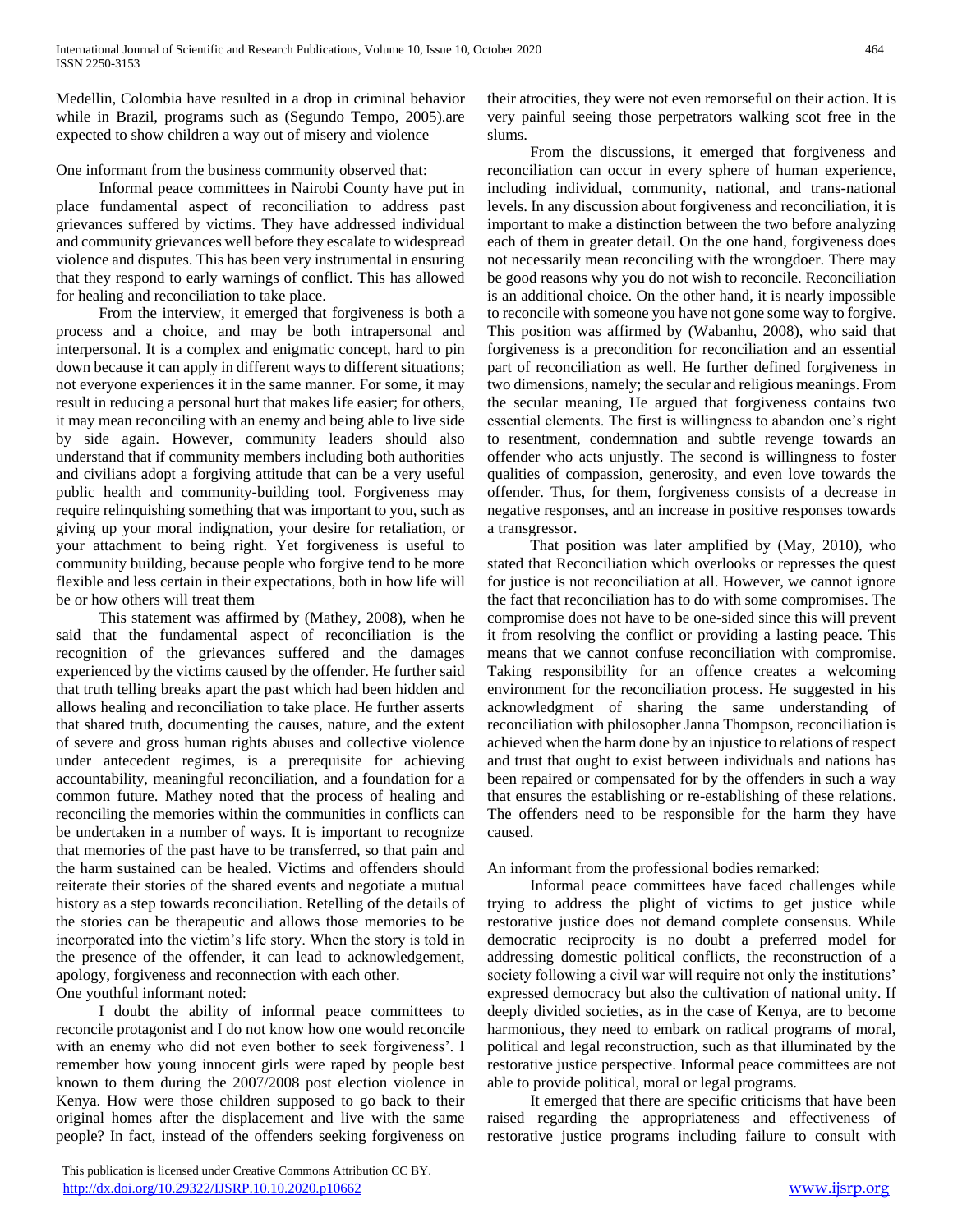Indigenous communities when establishing programs, that access is a matter for police discretion, too little attention has been paid to cultural differences and the programs are seen to undermine self-determination. Once implemented, such programs in Indigenous encountered a range of issues including low referral rates, few Indigenous conference conveners, high number of youths failing to appear for conferences and a lack of awareness among the Indigenous community of the potential benefits of restorative justice.

 This position differed with (Amstutz, 2006), when he stated that Restorative justice does not disregard past wrong-doing, as some of the critics allege. Rather, it seeks to confront the dire truth about the past crimes and injustices by using the truth to foment changes in values and behaviors that increase the prospects for reconciliation. From this understanding, it is important to note that justice itself is moral and ethical and not just legal. It is all about being open to discussion with the right actions to restore relationships. Restorative Justice is a demanding ethic that encourages enemies to confront their humanity and calls on offenders to disclose their accountability and victims to show empathy toward the offenders. In brief, Restorative Justice seeks to achieve idealistic personal and communal reforms so that the burdens of legal retribution are reduced or even eliminated. It does so through attitudinal and behavioral changes that increases the prospects for reconciliation.

## One informant from the government actors observed that:

 Informal peace committees have faced the greatest test in trying to reintegrate both the victim and the offender citing the case of Internally Displaced Persons in Kenya (IDPs). The offender and the victim probably need to be reintegrated into the community after so much condemnation, prison sentencing, or even after the punishments from the judicial system or community, citing the case of people who were arrested and later released by the courts after the violence. The role of the community in the reintegration process was vital. Each individual, therefore, needs one another for the moral solidarity of society and one cannot exist apart from the community to which one belongs. In most instances, the offender's feet alienated and cut off from society as a result of crime. However, it was the responsibility of the rest of the community to work hard to integrate them into the society despite the harm they had caused. While informal peace committees played a critical in peace building role it was almost impossible to reconcile if the society did not embrace the idea.

 It emerged that civil war is commonly viewed as the result of a fracturing of society resulting in social disintegration. Civil war is not purely the disintegration of society. Instead, it is more accurate to describe it as the disintegration of the broad social community, and the social integration of certain members of the community into a new social fabric: the war family. In other words, civil war is both a destructive and constructive process; disintegrating broader social bonds, while constructing smaller more exclusive ones. Social integration is not only a positive process with a peaceful outcome, but can also provide a foundation for the formation of competing group identities. The challenge after war is not only to reintegrate combatants into society, but also to address the social bonds of the war family and combatant society. This statement corroborated with (Jennifer M, 1994), who argued that during war social disintegration takes place on various fronts: social, economic, and political. Social disintegration, as discussed here, is the breaking of community bonds between individuals and the disassociation of the individual from community beliefs, norms, laws, structures, and goals. Social disintegration worsens with time and with higher levels of violence, especially when this violence targets civilians. Social disintegration involves the fragmentation of society, the exclusion of groups from power and access to economic goods, and the polarization of communities as individuals take sides in the war. The following briefly highlights some common patterns of social disintegration during civil war. First, there is the disintegration of community ties leading to fragmentation. There is the clear break between combatant and non-combatant groups, in terms of who belongs or is considered a member of each community. Social disintegration affects all members of a community during wartime. Community members are forced to choose which faction they support and whether they will fight or not

#### An informant from the religious group noted that;

 The informal peace committees have not been able to achieve maximum support to advocate for a culture of dialogue and acknowledgement within the community on a day-to-day basis and to help to mobilize the community for dialogue sessions. Informal peace committees experience the challenge of advocating for a culture of dialogue and acknowledgement between the communities living in Nairobi County.

 This highlighted the challenges associated with the lack of capacity to advocate for a culture of dialogue in conflicts. This contradicts with the work of (Community Social Peace model 2001), in Burundi which observed that in preparation for the community dialogue, the community identifies and delegates its representatives. It is advisable to let the communities themselves identify individuals they deem suitable for the process. The group meetings with the various communities could serve this purpose. Once the buy-in of the community has been secured, and the process explained to the members, they are encouraged to select their representatives to the dialogue sessions. It is important to ensure that during the group meetings, the voices of the various stakeholders, such as women, youth and other marginalized groups, are heard. In the process of selecting the focal points/champions, it is helpful to take into account moral credibility, commitment to dialogue and the ability of the proposed focal persons to clearly convey messages verbally and/or in writing.

 Many groups will be uncertain about how the process will play out. In such situations, they may send extremists, hatemongers or those they believe will best defend their interests to these meetings. If this happens, it is advisable not to reject these people. Since they have the confidence of their community members, rejecting them gives the impression to the community that the process contains other motives than the ones stated. The challenge is to transform their attitudes and perceptions and convert them into peace champions. Once transformed, you cannot find more committed and devoted advocates for peace. However, despite the challenges, informal peace committees have wide opportunities as (Matavire. M. 2012) noted that traditional justice mechanisms have the potential to bring out the truth about past human rights violations as the perpetrators are allowed to present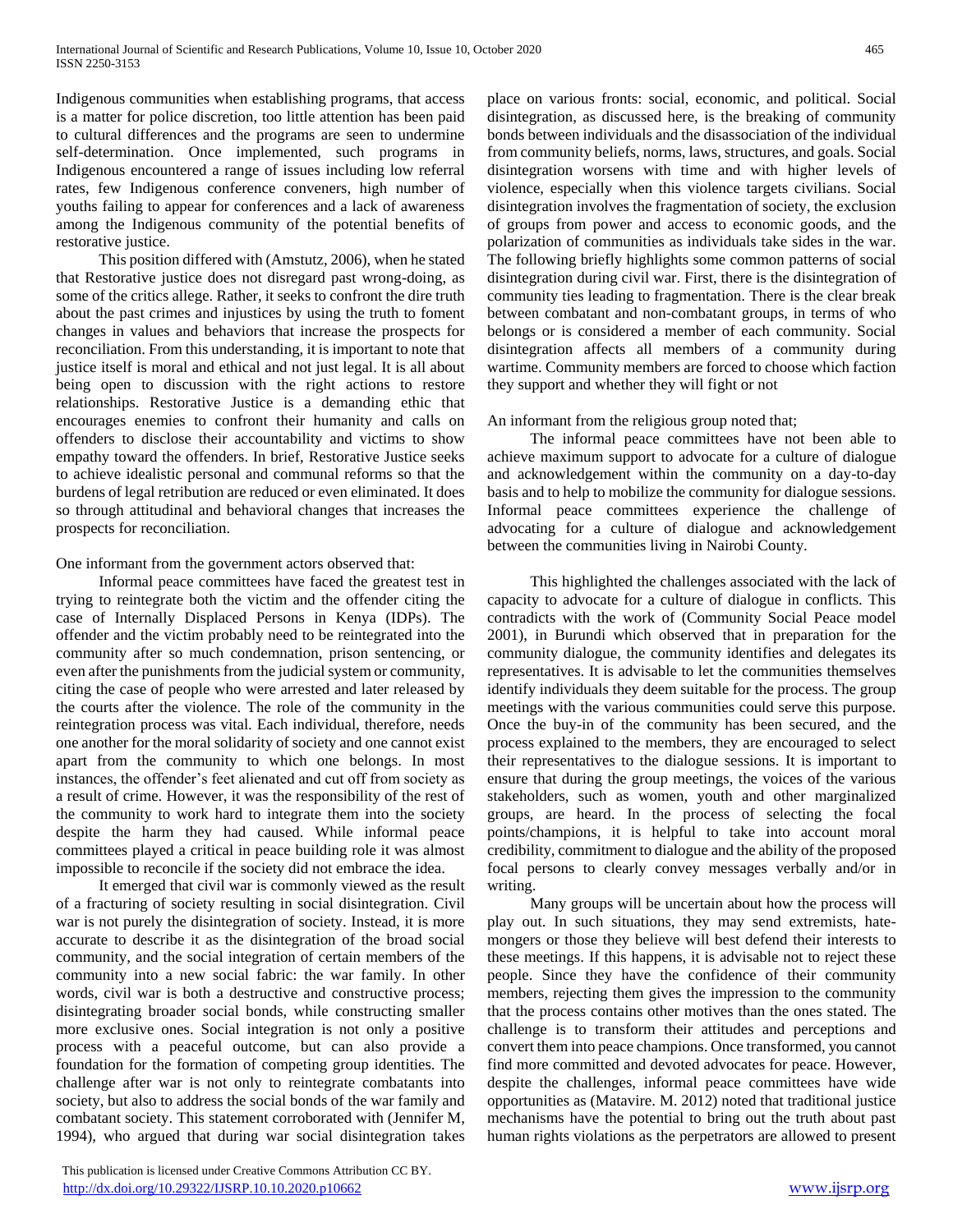their stories and narrations in community based environments where their safety is guaranteed by the rest of the community. As much as in modern criminal prosecutions and court processes the risk of half - truths, lies and manipulation of information can never be done away with. However, the fact that a perpetrator comes seeking for community cleansing and is also aware of the need to "cleanse" his own family of social ills bedeviling his relatives facilitates a natural inclination towards bringing out the whole truth. The kind of social and community ostracism that accompanies perpetrators who are perceived to be uncooperative with the truth seeking process is enormous.

 However all is not lost for the informal peace committees. (M Minnow, 1998), argued that as much as deterrence is seen to be the preserve of modern day judicial systems, informal peace committees have the potential and ability to deter future human rights violations perpetrated in communities. The avenging spirits against the perpetrator and his or her family is one mechanism that has played a huge role in ensuring that young people do not engage in criminal activities in the name of political parties or other motives. The spiritual sanction removes collective guilt that is usually abused to hide behind gross criminal acts and it individualizes the offence. This method of holding criminals accountable spiritually by the avenging spirits of the dead has helped to individually hold criminals responsible rather than communal.

#### VIII. DISCUSSIONS AND RESULTS OF THE FINDINGS

 It emerged that the informal peace committees had continuously been involved in promoting dialogue, reconciliation and building peace and human communities in Nairobi County. However, it emerged that they had serious weaknesses in their structure and performance. Although informal peace committees looked inclusive in their structure, they didn't fully incorporate some local actors such as the local NGOs and civil society working for the promotion of human rights at the local level. Some of those NGOs and civil society groups in the study area had very good networks. It also emerged that informal peace committees didn't include other NGO leaders and civil society actors who had good networks and popularity among the local community. Had it included them, the informal peace committees would have definitively earned more support and increased trust from the people.

 It emerged that lack of resources posed serious challenge to the functionality of the informal peace committees in Nairobi County. Due to the lack of financial and logistic resources, the informal peace committees could not act effectively in some emergency situations. This kind of situation sometimes strained the relations between them and the local authorities. This dynamic indicated a dearth of vertical and horizontal relationships among leaders. The lack of educated committee members was another big challenge faced by the informal peace committees. As a result, they could not reach their potential. Similarly, informal peace committees had not been concerned enough about research and other studies. Because of its lack of resources, they were not able to document all the issues related to conflict and peace building in the County. In addition, due to its limited relationships with other civil society organizations, they were not able to initiate

partnerships to promote peace, human rights, or harmony in the local communities.

 It emerged that informal peace committees lacked cooperation from other governmental organizations. This was attributed to their temporary structure. The bureaucratic sectors usually did not seriously cooperate with the informal peace committees as with other peace actors for example the cohesion and integration commission. This lack of official recognition by the state didn't auger well with their operations despite their enormous contribution to peace building in Nairobi County. The question of legitimacy and state recognition of informal peace committees was widely raised. There was considerable debate among the respondents on how they could be integrated into state structures and seek ways to maintain them without external financial or organizational assistance. This issue raised all kinds of questions about the design of such committees. First, which and whose notions of peace, justice and societal change should they promote? Who wins by their kind of conflict mitigation and resolution, and who falls out? How do they impact on women and gender relations? How to assure that the structures remain equally accessible to everybody?

 Respondents were concerned on how supporting informal peace committee would complement other interventions. In other words, what was the added value of informal peace committees if peace builders aim to contribute to Peace-Writ-Large? Even if informal peace committees had limited impact beyond the confines of their communities, to what extent did they nonetheless address more general political and social problems, and contribute to societal transformation? Again, respondents raised the issue of relationships between newly established structures and existing local institutions. Respondents were concerned that customary regulation, particularly those that favored men over women, or one social group over another? In the same breath, the legal ambiguity, a proliferation of local institutions, and unclearness about who was in charge and what rules applied came in the fore. And if informal peace committees were phased out, which of their attributes should be retained in other institutions? A key dilemma was to what extent such forms of justice and security provision might be at the disadvantage of the re-establishment of the state, and might release the state of its responsibility to take care of its citizens.

 Respondents felt that informal peace committees were unable or didn't have capacity to hold people responsible for violence accountable for their deeds. They emphasized how justice may be arrived at in various ways, including through truthfinding, acknowledgement of wrongdoings and apology, or (symbolic) compensation. In the prioritization for peace it was notably motivated by observed shortcoming in the state justice system than by dislike of punitive justice. Various respondents considered that informal peace committees should play an important role after formal justice has been dispensed: in reconciling the parties and reintegration of the punished. This suggested the added value of informal peace committees even after the justice sector had been re-invigorated. They held that, an important question to consider was what local people considered as just and to what extent are such considerations promoted by informal peace committees and state justice systems. The respondents felt that informal peace committees had not exploited opportunities available for them in peace building. They felt that the committees should be able to unravel contradictions in the